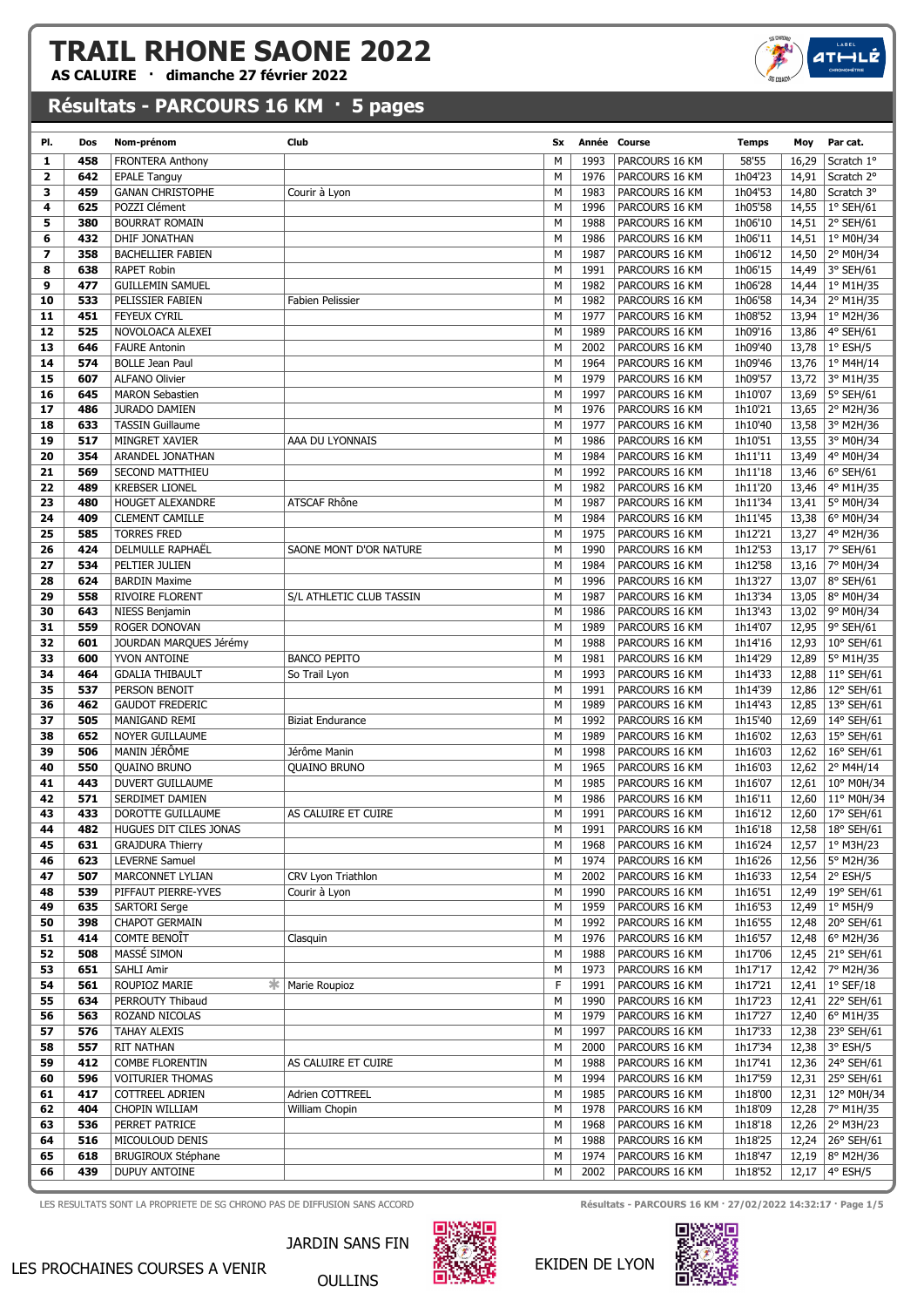AS CALUIRE · dimanche 27 février 2022

## Résultats - PARCOURS 16 KM · 5 pages

| PI.        | Dos        | Nom-prénom                                       | Club                                  | <b>Sx</b> |              | Année Course                     | <b>Temps</b>       | Moy            | Par cat.                                        |
|------------|------------|--------------------------------------------------|---------------------------------------|-----------|--------------|----------------------------------|--------------------|----------------|-------------------------------------------------|
| 67         | 565        | SABUGUEIRO MIGUEL                                |                                       | M         | 1970         | PARCOURS 16 KM                   | 1h18'54            | 12,17          | 3° M3H/23                                       |
| 68         | 653        | <b>REYNERT Christophe</b>                        |                                       | M         | 1969         | PARCOURS 16 KM                   | 1h18'57            | 12,16          | 4° M3H/23                                       |
| 69         | 448        | <b>FANGEAT DIDIER</b>                            | LYON SPORT METROPOLE JOGGING AVENTURE | M         | 1983         | PARCOURS 16 KM                   | 1h19'29            |                | 12,08   13° M0H/34                              |
| 70         | 605        | POMARES Ludovic                                  |                                       | M         | 1996         | PARCOURS 16 KM                   | 1h19'34            | 12,07          | 27° SEH/61                                      |
| 71         | 427        | DESCAMPS ANTOINE                                 | <b>Antoine Descamps</b>               | M         | 1987         | PARCOURS 16 KM                   | 1h19'36            | 12,06          | 14° M0H/34                                      |
| 72         | 396        | <b>CHABOUD SEBASTIEN</b>                         | Courir à Lyon                         | M         | 1987         | PARCOURS 16 KM                   | 1h19'37            | 12,06          | 15° M0H/34                                      |
| 73         | 614        | <b>TONNAIRE Thomas</b>                           |                                       | M         | 1991         | PARCOURS 16 KM                   | 1h19'41            | 12,05          | 28° SEH/61                                      |
| 74         | 568        | SAU XAVIER                                       |                                       | M         | 1975         | PARCOURS 16 KM                   | 1h19'46            | 12,04          | 9° M2H/36                                       |
| 75         | 543        | PONTON LAURENT                                   |                                       | M         | 1987         | PARCOURS 16 KM                   | 1h19'51            | 12,02          | 16° M0H/34                                      |
| 76         | 379        | <b>BOURRAT PASCAL</b>                            | S/L FC MONTCHAL                       | М         | 1961         | PARCOURS 16 KM                   | 1h19'59            | 12,00          | 2° M5H/9                                        |
| 77         | 608        | <b>MARTIN Antoine</b>                            |                                       | M         | 2004         | PARCOURS 16 KM                   | 1h19'59            | 12,00          | $1°$ JUH/ $1$                                   |
| 78         | 511        | <b>MAZARD BASTIEN</b>                            |                                       | M         | 1999         | PARCOURS 16 KM                   | 1h20'00            | 12,00          | 29° SEH/61                                      |
| 79         | 438        | DUMONT MIRAKIAN RAPHAEL                          |                                       | M<br>M    | 2001         | PARCOURS 16 KM                   | 1h20'01            | 12,00<br>11,95 | $5^\circ$ ESH/5                                 |
| 80         | 630<br>460 | <b>BRISSON Romain</b><br><b>GARNIER STÉPHANE</b> |                                       | M         | 1982<br>1978 | PARCOURS 16 KM                   | 1h20'20            |                | 8° M1H/35                                       |
| 81<br>82   | 434        | <b>DUCREUX ALEXIS</b>                            | AS CALUIRE ET CUIRE                   | M         | 1993         | PARCOURS 16 KM<br>PARCOURS 16 KM | 1h20'26<br>1h20'29 | 11,94          | 9° M1H/35<br>11,93 30° SEH/61                   |
| 83         | 577        | TARDIEU FLORIAN                                  | <b>CJD SPORT LAB</b>                  | M         | 1982         | PARCOURS 16 KM                   | 1h20'32            |                | 11,92   10° M1H/35                              |
| 84         | 552        | RAPHANEL VALENTIN                                |                                       | M         | 1992         | PARCOURS 16 KM                   | 1h20'33            |                | 11,92 31° SEH/61                                |
| 85         | 473        | GREGOIRE GÉRALD                                  | CSA 7rmat                             | M         | 1974         | PARCOURS 16 KM                   | 1h20'37            |                | 11,91   10° M2H/36                              |
| 86         | 483        | <b>JANIN XAVIER</b>                              | Xavier JANIN                          | M         | 1972         | PARCOURS 16 KM                   | 1h20'38            | 11,91          | 5° M3H/23                                       |
| 87         | 390        | <b>BUTH MICHEL</b>                               | <b>JOCEL</b>                          | M         | 1980         | PARCOURS 16 KM                   | 1h20'45            |                | 11,89   11° M1H/35                              |
| 88         | 384        | <b>BRASSART ARNAUD</b>                           |                                       | M         | 1982         | PARCOURS 16 KM                   | 1h20'53            | 11,87          | 12° M1H/35                                      |
| 89         | 449        | FENIOU ROMAIN                                    | Romain FENIOU                         | M         | 1984         | PARCOURS 16 KM                   | 1h21'01            |                | 11,85 17° M0H/34                                |
| 90         | 397        | <b>CHANAVAT FLORENT</b>                          | Florent Chanavat                      | M         | 1990         | PARCOURS 16 KM                   | 1h21'05            | 11,84          | 32° SEH/61                                      |
| 91         | 501        | LÉCROART AUDE                                    | Atscaf 69                             | F         | 1986         | PARCOURS 16 KM                   | 1h21'10            |                | 11,83   1º M0F/7                                |
| 92         | 441        | <b>DUPUY THIBAULT</b>                            |                                       | M         | 1990         | PARCOURS 16 KM                   | 1h21'13            | 11,82          | 33° SEH/61                                      |
| 93         | 650        | <b>HENRY Gregoire</b>                            |                                       | M         | 1982         | PARCOURS 16 KM                   | 1h21'16            |                | 11,81   13° M1H/35                              |
| 94         | 639        | <b>BOUTARIC Jean</b>                             |                                       | M         | 1982         | PARCOURS 16 KM                   | 1h21'17            |                | 11,81   14° M1H/35                              |
| 95         | 431        | <b>DEVAUX THOMAS</b>                             | Thomas Devaux                         | M         | 1988         | PARCOURS 16 KM                   | 1h21'30            | 11,78          | 34° SEH/61                                      |
| 96         | 612        | <b>EDELBLUTTE Pierre</b>                         |                                       | M         | 1990         | PARCOURS 16 KM                   | 1h21'38            |                | 11,76 35° SEH/61                                |
| 97         | 484        | <b>JEUDON THOMAS</b>                             |                                       | M         | 1976         | PARCOURS 16 KM                   | 1h21'58            |                | 11,71   11° M2H/36                              |
| 98         | 590        | VENDITTELLI LINO GERARD                          | Lino gerard VENDITTELLI               | M         | 1972         | PARCOURS 16 KM                   | 1h22'02            | 11,70          | 6° M3H/23                                       |
| 99         | 526        | <b>OSMANI MOHAMED</b>                            |                                       | M         | 1973         | PARCOURS 16 KM                   | 1h22'13            | 11,68          | 12° M2H/36                                      |
| 100        | 479        | <b>HAYERE GEOFFROY</b>                           |                                       | M         | 1989         | PARCOURS 16 KM                   | 1h22'28            |                | 11,64 36° SEH/61                                |
| 101        | 363        | <b>BARUET JOHAN</b>                              |                                       | M         | 1989         | PARCOURS 16 KM                   | 1h22'47            | 11,60          | 37° SEH/61                                      |
| 102        | 626        | *<br><b>GIVAUDAN Céline</b>                      |                                       | F         | 1981         | PARCOURS 16 KM                   | 1h22'53            |                | 11,58   1° M1F/14                               |
| 103        | 512<br>364 | MESSNER THIERRY                                  | RILLIEUX TRIATHLON                    | M<br>M    | 1966<br>1983 | PARCOURS 16 KM                   | 1h23'14<br>1h23'16 |                | 11,53 3° M4H/14                                 |
| 104<br>105 | 454        | <b>BAURAND GUILLAUME</b><br>FORITANO JEOFFREY    | <b>Oullins Triathlon</b>              | M         | 1997         | PARCOURS 16 KM<br>PARCOURS 16 KM | 1h23'29            | 11,53<br>11,50 | 18° M0H/34<br>38° SEH/61                        |
| 106        | 378        | <b>BOURGEOIS CHRISTINE</b><br>∗                  |                                       | F         | 1973         | PARCOURS 16 KM                   | 1h23'37            |                | 11,48   1° M2F/10                               |
| 107        | 452        | <b>FINAND THOMAS</b>                             |                                       | M         | 1982         | PARCOURS 16 KM                   | 1h24'51            |                | 11,31   15° M1H/35                              |
| 108        | 604        | <b>MAROT Raphaël</b>                             |                                       | M         | 1973         | PARCOURS 16 KM                   | 1h24'59            |                | 11,30   13° M2H/36                              |
| 109        | 555        | RIBOULET MICKAËL                                 |                                       | M         | 1974         | PARCOURS 16 KM                   | 1h25'01            |                | 11,29   14° M2H/36                              |
| 110        | 463        | <b>GAUTHIER STÉPHANE</b>                         | Mikaël Pasero Coaching                | М         | 1981         | PARCOURS 16 KM                   | 1h25'01            |                | $11,29$ 16° M1H/35                              |
| 111        | 619        | <b>HUGUN Antoine</b>                             |                                       | M         | 1980         | PARCOURS 16 KM                   | 1h25'03            |                | 11,29   17° M1H/35                              |
| 112        | 481        | ∗<br><b>HUGON LAURA</b>                          |                                       | F         | 1992         | PARCOURS 16 KM                   | 1h25'05            |                | 11,28   $2^{\circ}$ SEF/18                      |
| 113        | 553        | <b>VACAS Joris</b>                               |                                       | М         | 1991         | PARCOURS 16 KM                   | 1h25'27            |                | 11,23 39° SEH/61                                |
| 114        | 616        | <b>TIBERE Guillaume</b>                          |                                       | М         | 1982         | PARCOURS 16 KM                   | 1h25'31            |                | 11,23   18° M1H/35                              |
| 115        | 519        | MORISSET ROMAIN                                  | Dombes running evasion                | М         | 1982         | PARCOURS 16 KM                   | 1h25'50            |                | 11,18   19° M1H/35                              |
| 116        | 407        | <b>CLAIR STEPHANE</b>                            |                                       | М         | 1996         | PARCOURS 16 KM                   | 1h25'52            |                | 11,18   40° SEH/61                              |
| 117        | 551        | RAMDANI QUENTIN                                  |                                       | М         | 1994         | PARCOURS 16 KM                   | 1h25'52            |                | 11,18   41° SEH/61                              |
| 118        | 579        | TEYSSONNEYRE STEPHANE                            |                                       | М         | 1975         | PARCOURS 16 KM                   | 1h25'59            |                | 11,16   15° M2H/36                              |
| 119        | 450        | FERNANDEZ FREDERIC                               |                                       | М         | 1975         | PARCOURS 16 KM                   | 1h26'49            |                | 11,06   $16^{\circ}$ M2H/36                     |
| 120        | 530        | PASCAREL STEPHANE                                |                                       | М         | 1969         | PARCOURS 16 KM                   | 1h26'54            |                | 11,05   $7^{\circ}$ M3H/23                      |
| 121        | 622        | <b>THOMAS Arnaud</b>                             |                                       | М         | 1975         | PARCOURS 16 KM<br>PARCOURS 16 KM | 1h26'55            |                | 11,05   17° M2H/36                              |
| 122<br>123 | 613<br>532 | <b>OUGIER Sébastien</b><br>PATOUILLARD JOFFREY   |                                       | М<br>М    | 1972<br>1981 | PARCOURS 16 KM                   | 1h26'55<br>1h26'57 |                | 11,05   8 $^{\circ}$ M3H/23<br>11,04 20° M1H/35 |
| 124        | 471        | ☀<br><b>GOUTORBE CHARLOTTE</b>                   |                                       | F         | 1997         | PARCOURS 16 KM                   | 1h26'58            |                | 11,04 3° SEF/18                                 |
| 125        | 547        | PRIEUR NICOLAS                                   |                                       | М         | 1974         | PARCOURS 16 KM                   | 1h27'12            |                | 11,01   18° M2H/36                              |
| 126        | 567        | SANTOS KEVIN                                     |                                       | М         | 1982         | PARCOURS 16 KM                   | 1h27'17            |                | 11,00 21° M1H/35                                |
| 127        | 366        | BERNARD NICOLAS                                  |                                       | М         | 1978         | PARCOURS 16 KM                   | 1h27'17            |                | 11,00 22° M1H/35                                |
| 128        | 357        | <b>AURIAULT THOMAS</b>                           |                                       | М         | 1990         | PARCOURS 16 KM                   | 1h27'35            |                | 10,96   42° SEH/61                              |
| 129        | 435        | <b>DUFFEY MAXIME</b>                             | Maxime DUFFEY                         | М         | 1987         | PARCOURS 16 KM                   | 1h27'39            |                | 10,95 19° M0H/34                                |
| 130        | 447        | ETCHECOPAR FREDERIC                              |                                       | М         | 1985         | PARCOURS 16 KM                   | 1h28'07            |                | 10,89 20° M0H/34                                |
| 131        | 372        | <b>BLANC NOËLIE</b><br>∗.                        | Sport dimanche                        | F         | 1980         | PARCOURS 16 KM                   | 1h28'10            | 10,89          | 2° M1F/14                                       |
| 132        | 610        | <b>GIRAD Damien</b>                              |                                       | М         | 1973         | PARCOURS 16 KM                   | 1h28'19            |                | 10,87 19° M2H/36                                |
|            |            |                                                  |                                       |           |              |                                  |                    |                |                                                 |

LES RESULTATS SONT LA PROPRIETE DE SG CHRONO PAS DE DIFFUSION SANS ACCORD **Résultats - PARCOURS 16 KM · 27/02/2022 14:32:18 · Page 2/5** 



OULLINS

 $ATHLL$ 

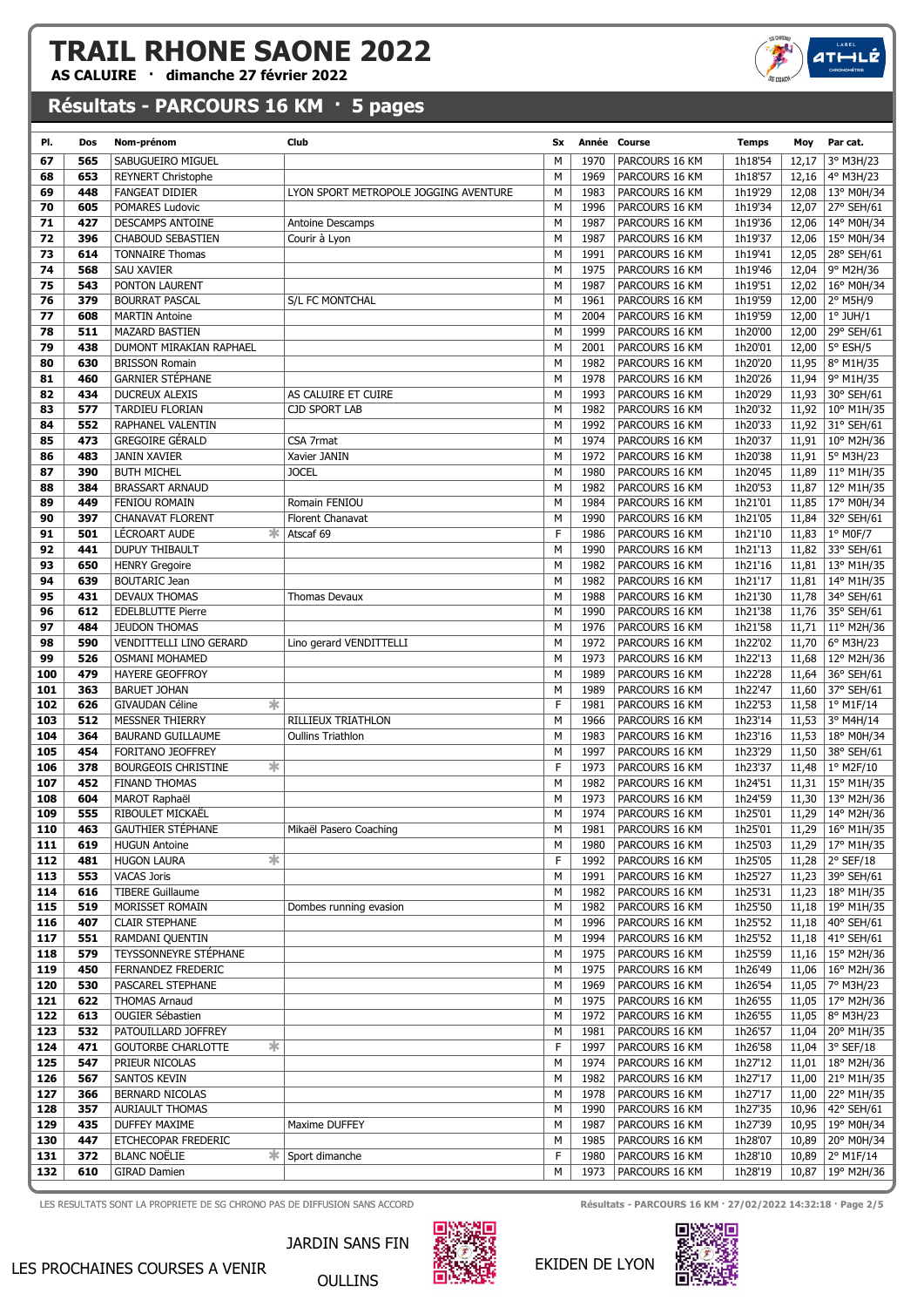AS CALUIRE · dimanche 27 février 2022

## Résultats - PARCOURS 16 KM · 5 pages

| PI. | Dos | Nom-prénom                             | Club                     | Sx |      | Année Course   | <b>Temps</b> | Moy   | Par cat.                    |
|-----|-----|----------------------------------------|--------------------------|----|------|----------------|--------------|-------|-----------------------------|
| 133 | 647 | <b>GARNIER Jean Pierre</b>             |                          | M  | 1966 | PARCOURS 16 KM | 1h28'26      | 10,86 | 4° M4H/14                   |
| 134 | 403 | <b>CHOLLETON LUDOVIC</b>               |                          | M  | 1971 | PARCOURS 16 KM | 1h28'26      | 10,86 | 9° M3H/23                   |
| 135 | 355 | ARMANET GILLES                         | <b>GILLES ARMANET</b>    | M  | 1978 | PARCOURS 16 KM | 1h28'32      | 10,84 | 23° M1H/35                  |
| 136 | 353 | ∗<br>APOTHELOZ TATIANA                 |                          | F  | 1991 | PARCOURS 16 KM | 1h28'34      | 10,84 | 4° SEF/18                   |
| 137 | 472 | ☀<br><b>GRAVINA LUCILLE</b>            |                          | F  | 1990 | PARCOURS 16 KM | 1h28'34      | 10,84 | $5°$ SEF/18                 |
| 138 | 527 | PABION Raphaël                         |                          | M  | 1991 | PARCOURS 16 KM | 1h28'41      |       | 10,83 43° SEH/61            |
| 139 | 493 | ∗<br><b>LAMBERT MORGANE</b>            |                          | F  | 1982 | PARCOURS 16 KM | 1h28'42      | 10,82 | 3° M1F/14                   |
| 140 | 644 | <b>FAYARD Laurent</b>                  |                          | M  | 1976 | PARCOURS 16 KM | 1h28'51      | 10,80 | 20° M2H/36                  |
| 141 | 621 | <b>VIDEAU Julien</b>                   |                          | M  | 1977 | PARCOURS 16 KM | 1h29'01      | 10,78 | $\vert$ 21° M2H/36          |
| 142 | 495 | LE DORTZ ROMAIN                        |                          | M  | 1998 | PARCOURS 16 KM | 1h29'05      | 10,78 | 44° SEH/61                  |
| 143 | 410 | <b>COLAS LUCAS</b>                     |                          | M  | 1997 | PARCOURS 16 KM | 1h29'12      | 10,76 | 45° SEH/61                  |
| 144 | 520 | ∗<br>MOUSSALLAM MATHILDE               |                          | F  | 1981 | PARCOURS 16 KM | 1h29'20      |       | 10,75   $4^{\circ}$ M1F/14  |
| 145 | 554 | RIBOLZI GUILLAUME                      |                          | M  | 1983 | PARCOURS 16 KM | 1h29'20      | 10,75 | 21° M0H/34                  |
|     | 611 | <b>GUERRY Valentin</b>                 |                          | M  | 1991 |                |              |       |                             |
| 146 |     |                                        |                          |    |      | PARCOURS 16 KM | 1h29'29      | 10,73 | 46° SEH/61                  |
| 147 | 595 | <b>VILCOT SYLVAIN</b>                  |                          | M  | 1973 | PARCOURS 16 KM | 1h29'50      | 10,69 | 22° M2H/36                  |
| 148 | 425 | <b>DENAVIT MAXIME</b>                  |                          | M  | 1987 | PARCOURS 16 KM | 1h29'54      | 10,68 | 22° M0H/34                  |
| 149 | 362 | <b>BARDIN MATTHIEU</b>                 |                          | M  | 1995 | PARCOURS 16 KM | 1h30'01      | 10,66 | 47° SEH/61                  |
| 150 | 440 | DUPUY CÉDRIC                           |                          | M  | 1987 | PARCOURS 16 KM | 1h30'17      | 10,63 | 23° M0H/34                  |
| 151 | 416 | ∗<br><b>CONSTANTINI Charlotte</b>      |                          | E  | 1985 | PARCOURS 16 KM | 1h30'20      | 10,63 | 2° M0F/7                    |
| 152 | 423 | DELAPIERRE FRANCOIS                    | <b>OTIS</b>              | M  | 1960 | PARCOURS 16 KM | 1h30'30      | 10,61 | 3° M5H/9                    |
| 153 | 421 | DAUDEY VALENTIN                        |                          | M  | 1995 | PARCOURS 16 KM | 1h30'39      | 10,59 | 48° SEH/61                  |
| 154 | 422 | DECOUSU GAZEL PATRICIA<br>∗            | DECOUSU GAZEL Patricia   | F  | 1976 | PARCOURS 16 KM | 1h30'40      | 10,59 | 2° M2F/10                   |
| 155 | 401 | CHEMAMA CYRILLE                        | <b>CJD SPORT LAB</b>     | M  | 1977 | PARCOURS 16 KM | 1h30'49      | 10,57 | 23° M2H/36                  |
| 156 | 485 | <b>JULÉ PHILIPPE</b>                   | Run Bynight              | M  | 1970 | PARCOURS 16 KM | 1h31'06      |       | 10,54   10° M3H/23          |
| 157 | 476 | $\ast$<br><b>GUIGUITANT AUDREY</b>     |                          | F  | 1976 | PARCOURS 16 KM | 1h31'07      | 10,54 | 3° M2F/10                   |
| 158 | 371 | <b>BIGNET RICHARD</b>                  | LA FOULEE MUROISE        | M  | 1963 | PARCOURS 16 KM | 1h31'15      | 10,52 | 5° M4H/14                   |
| 159 | 599 | <b>WYBOURN VICTOR</b>                  |                          | M  | 1968 | PARCOURS 16 KM | 1h31'23      |       | 10,51   11° M3H/23          |
| 160 | 515 | MICHALLET JEAN-CHRISTOPHE              | Laisse courir            | M  | 1973 | PARCOURS 16 KM | 1h31'24      | 10,50 | 24° M2H/36                  |
| 161 | 588 | <b>VALERE DENIS</b>                    |                          | M  | 1965 | PARCOURS 16 KM | 1h31'31      | 10,49 | $6^{\circ}$ M4H/14          |
| 162 | 456 | <b>FRADIN Olivier</b>                  |                          | M  | 1972 | PARCOURS 16 KM | 1h32'18      | 10,40 | 12° M3H/23                  |
| 163 | 436 | <b>DUFOUR FRANCK</b>                   |                          | M  | 1974 | PARCOURS 16 KM | 1h32'20      | 10,40 | 25° M2H/36                  |
| 164 | 377 | BOUCHET-CHATELARD ALEXIS               | ALEXIS BOUCHET-CHATELARD | M  | 1972 | PARCOURS 16 KM | 1h32'21      | 10,40 | 13° M3H/23                  |
| 165 | 469 | <b>GIPE SÉBASTIEN</b>                  | Sébastien Gipe           | M  | 1993 | PARCOURS 16 KM | 1h32'32      | 10,37 | 49° SEH/61                  |
| 166 | 523 | NIQUE PIERRE                           | CSA 7rmat                | M  | 1961 | PARCOURS 16 KM | 1h32'41      | 10,36 | 4° M5H/9                    |
| 167 | 419 | DADET FABRICE                          | Dadet Fabrice            | M  | 1966 | PARCOURS 16 KM | 1h32'41      | 10,36 | 7° M4H/14                   |
| 168 | 457 | <b>FRAGNE AURELIEN</b>                 | <b>AURELIEN FRAGNE</b>   | M  | 1980 | PARCOURS 16 KM | 1h32'55      |       | 10,33 24° M1H/35            |
| 169 | 487 | <b>KAOUANE GILLES</b>                  |                          | M  | 1974 | PARCOURS 16 KM | 1h32'56      | 10,33 | 26° M2H/36                  |
| 170 | 587 | <b>VALAITIS CHRISTOPHE</b>             |                          | M  | 1965 | PARCOURS 16 KM | 1h32'59      | 10,32 | 8° M4H/14                   |
| 171 | 583 | ∗<br>THOMASSON SO HYUN                 |                          | F  | 1981 | PARCOURS 16 KM | 1h33'01      |       | 10,32   $5^{\circ}$ M1F/14  |
| 172 | 586 | $\ast$  <br><b>TOUCHAIS ANNE-LAURE</b> | So Trail Lyon            | F  | 1991 | PARCOURS 16 KM | 1h33'02      |       | 10,32   $6^{\circ}$ SEF/18  |
| 173 | 538 | PICHON GRÉGOIRE                        | So Trail Lyon            | M  | 1993 | PARCOURS 16 KM | 1h33'03      |       | 10,32 50° SEH/61            |
|     |     |                                        |                          | M  |      |                |              |       |                             |
| 174 | 395 | CHABAUTY AURELIEN                      | Kikourou                 |    | 1986 | PARCOURS 16 KM | 1h33'08      |       | 10,31 24° M0H/34            |
| 175 | 382 | <b>BOZZETTO CHRISTOPHE</b>             |                          | M  | 1969 | PARCOURS 16 KM | 1h33'11      |       | 10,30 14° M3H/23            |
| 176 | 615 | NOTARGIACOMO Philippe                  |                          | M  | 1979 | PARCOURS 16 KM | 1h33'43      |       | 10,24 25° M1H/35            |
| 177 | 544 | PORTA FABRICE                          |                          | М  | 1967 | PARCOURS 16 KM | 1h33'51      |       | 10,23 9° M4H/14             |
| 178 | 564 | RUET CHRISTIAN                         |                          | М  | 1956 | PARCOURS 16 KM | 1h33'53      |       | 10,23   $1^{\circ}$ M6H/2   |
| 179 | 405 | CHÂRON NICOLAS                         |                          | М  | 1980 | PARCOURS 16 KM | 1h34'00      |       | 10,21 26° M1H/35            |
| 180 | 649 | <b>GINOT Aymeric</b>                   |                          | М  | 1992 | PARCOURS 16 KM | 1h34'02      |       | 10,21 51° SEH/61            |
| 181 | 453 | <b>FISCHBACH BARBARA</b><br>∗.         | CAF LYON VILLEURBANNE    | F  | 1994 | PARCOURS 16 KM | 1h34'03      |       | 10,21   $7^{\circ}$ SEF/18  |
| 182 | 461 | <b>GAUDEZ PAUL</b>                     |                          | М  | 1991 | PARCOURS 16 KM | 1h34'08      | 10,20 | 52° SEH/61                  |
| 183 | 575 | STYCZEN JULIEN                         |                          | М  | 1990 | PARCOURS 16 KM | 1h34'29      | 10,16 | 53° SEH/61                  |
| 184 | 420 | DARD MICHEL                            |                          | М  | 1964 | PARCOURS 16 KM | 1h34'38      |       | $10,14$ 10° M4H/14          |
| 185 | 470 | <b>GIROD CLÉMENT</b>                   | <b>CLÉMENT GIROD</b>     | М  | 1982 | PARCOURS 16 KM | 1h34'39      |       | 10,14 27° M1H/35            |
| 186 | 528 | PAGNOCCA SEBASTIEN                     | sebastien pagnocca       | М  | 1972 | PARCOURS 16 KM | 1h34'44      |       | 10,13   15° M3H/23          |
| 187 | 411 | COMBAZ PHILIPPE                        | S/L FRANCHEVILLE AC      | м  | 1968 | PARCOURS 16 KM | 1h34'48      |       | 10,13   $16^{\circ}$ M3H/23 |
| 188 | 428 | DESCLOITRE RAPHAEL                     | Raphael Descloitre       | М  | 1974 | PARCOURS 16 KM | 1h35'01      |       | 10,10 27° M2H/36            |
| 189 | 499 | LOBSTEIN JEAN-LUC                      | The Pig Run              | М  | 1990 | PARCOURS 16 KM | 1h35'04      | 10,10 | 54° SEH/61                  |
| 190 | 648 | ∗<br><b>GINOT Carole</b>               |                          | F  | 1964 | PARCOURS 16 KM | 1h35'13      |       | 10,08   $1^{\circ}$ M4F/5   |
| 191 | 383 | ☀<br><b>BRASME ELODIE</b>              |                          | F  | 1989 | PARCOURS 16 KM | 1h35'27      | 10,06 | 8° SEF/18                   |
| 192 | 369 | ☀<br>BESNIER AMANDA                    |                          | F  | 1990 | PARCOURS 16 KM | 1h35'27      | 10,06 | 9° SEF/18                   |
| 193 | 498 | LENOIR JEAN-PAUL                       |                          | М  | 1985 | PARCOURS 16 KM | 1h35'28      |       | 10,06 25° M0H/34            |
| 194 | 627 | <b>REIG Thierry</b>                    |                          | м  | 1970 | PARCOURS 16 KM | 1h35'48      |       | 10,02   17° M3H/23          |
| 195 | 589 | <b>VEISSIER JEROME</b>                 | jerome veissier          | М  | 1974 | PARCOURS 16 KM | 1h35'54      | 10,01 | 28° M2H/36                  |
| 196 | 389 | 宋<br><b>BRUT SARAH</b>                 |                          | F  | 1987 | PARCOURS 16 KM | 1h36'17      | 9,97  | 3° M0F/7                    |
| 197 | 393 | CARILLO HUBERT                         |                          | M  | 1974 | PARCOURS 16 KM | 1h36'21      | 9,96  | 29° M2H/36                  |
| 198 | 617 | SABOURAUD Alain                        |                          | М  | 1963 | PARCOURS 16 KM | 1h36'56      | 9,90  | 11° M4H/14                  |
|     |     |                                        |                          |    |      |                |              |       |                             |



OULLINS

LES RESULTATS SONT LA PROPRIETE DE SG CHRONO PAS DE DIFFUSION SANS ACCORD **Résultats - PARCOURS 16 KM · 27/02/2022 14:32:18 · Page 3/5** 

 $ATHLL$ 



#### EKIDEN DE LYON

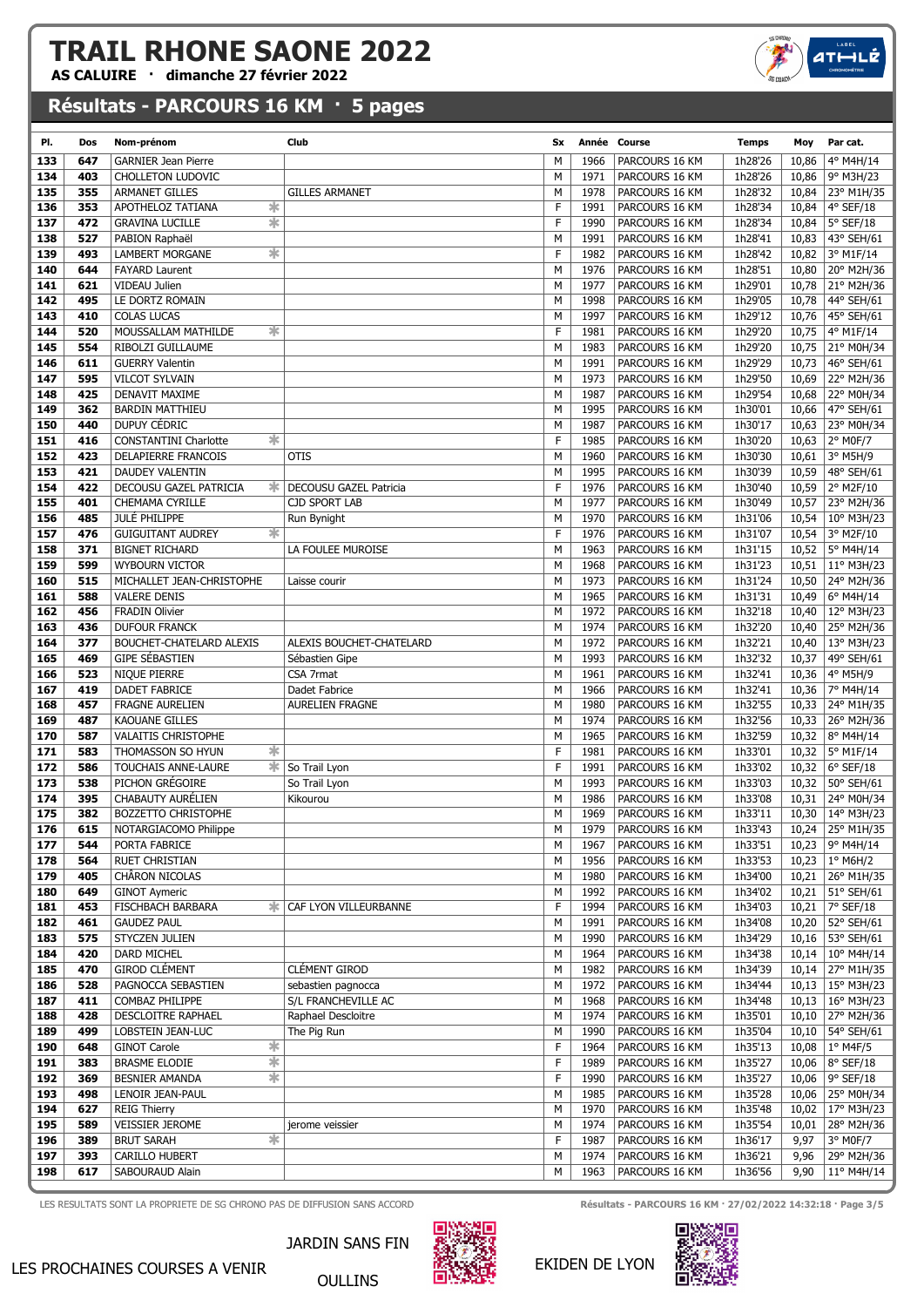AS CALUIRE · dimanche 27 février 2022

## Résultats - PARCOURS 16 KM · 5 pages

| PI.        | Dos | Nom-prénom                        | Club                        | Sx | Année Course |                | Temps   | Moy  | Par cat.            |
|------------|-----|-----------------------------------|-----------------------------|----|--------------|----------------|---------|------|---------------------|
| 199        | 365 | <b>BEAUDOU FLORENCE</b><br>ж.     | DECINES MEYZIEU ATHLETISME* | F  | 1982         | PARCOURS 16 KM | 1h36'57 | 9,90 | 6° M1F/14           |
| 200        | 437 | <b>DUMAS Patrick</b>              |                             | M  | 1979         | PARCOURS 16 KM | 1h37'06 | 9,89 | 28° M1H/35          |
| 201        | 541 | PIVON JULIEN                      | Julien PIVON                | M  | 1979         | PARCOURS 16 KM | 1h37'09 | 9,88 | 29° M1H/35          |
| 202        | 444 | ECHAIB JAMAL                      |                             | M  | 1990         | PARCOURS 16 KM | 1h37'13 | 9,87 | 55° SEH/61          |
| 203        | 361 | <b>BARBARIN THOMAS</b>            | Thomas Barbarin             | M  | 1982         | PARCOURS 16 KM | 1h37'19 | 9,86 | 30° M1H/35          |
| 204        | 360 | <b>BARBARIN ROMAIN</b>            |                             | M  | 1983         | PARCOURS 16 KM | 1h37'20 | 9,86 | 26° M0H/34          |
| 205        | 359 | <b>BAFFIE JOELLE</b><br>∗         | Joelle BAFFIE               | F  | 1967         | PARCOURS 16 KM | 1h37'20 | 9,86 | $2°$ M4F/5          |
| 206        | 504 | ∗<br>MAILLET CAROLINE             |                             | F  | 1982         | PARCOURS 16 KM | 1h38'37 | 9,73 | 7° M1F/14           |
| 207        | 620 | <b>VIGNON Didier</b>              |                             | М  | 1971         | PARCOURS 16 KM | 1h38'38 | 9,73 | 18° M3H/23          |
| 208        | 430 | <b>DESORMEAUX PATRICK</b>         |                             | M  | 1961         | PARCOURS 16 KM | 1h38'50 | 9,71 | 5° M5H/9            |
| 209        | 400 | <b>CHAVANON PIERRE</b>            |                             | M  | 1983         | PARCOURS 16 KM | 1h38'53 | 9,71 | 27° M0H/34          |
|            | 497 | <b>LEMOR MATTHIEU</b>             |                             | M  | 1976         | PARCOURS 16 KM | 1h39'03 | 9,69 | 30° M2H/36          |
| 210<br>211 | 562 | ∗<br>ROUSSILLON PAULINE           |                             | F  | 1990         |                | 1h39'04 |      | $10^{\circ}$ SEF/18 |
|            |     |                                   |                             |    |              | PARCOURS 16 KM |         | 9,69 |                     |
| 212        | 455 | <b>FRADIN Mathieu</b>             |                             | M  | 1976         | PARCOURS 16 KM | 1h39'05 | 9,69 | 31° M2H/36          |
| 213        | 570 | SEIGNEURIN NATHALIE<br>∗          |                             | F  | 1981         | PARCOURS 16 KM | 1h39'06 | 9,69 | 8° M1F/14           |
| 214        | 510 | MAUCHAMP FREDERIC                 |                             | M  | 1970         | PARCOURS 16 KM | 1h39'15 | 9,67 | 19° M3H/23          |
| 215        | 581 | THOMAS SEBASTIEN                  | Sebastien Thomas            | M  | 1978         | PARCOURS 16 KM | 1h39'45 | 9,62 | 31° M1H/35          |
| 216        | 594 | VIGO PAUL                         |                             | M  | 1984         | PARCOURS 16 KM | 1h39'47 | 9,62 | 28° M0H/34          |
| 217        | 640 | ∗<br><b>KOY Sophie</b>            |                             | F  | 1981         | PARCOURS 16 KM | 1h40'06 | 9,59 | 9° M1F/14           |
| 218        | 352 | ALAMO JOSÉ                        | <b>CORBAS RUNNING</b>       | M  | 1957         | PARCOURS 16 KM | 1h40'15 | 9,58 | $2^{\circ}$ M6H/2   |
| 219        | 582 | <b>THOMAS XAVIER</b>              |                             | М  | 1981         | PARCOURS 16 KM | 1h40'36 | 9,54 | 32° M1H/35          |
| 220        | 522 | NGUYEN KHAC TRUNG DUNG            | LA FOULEE MUROISE           | M  | 1972         | PARCOURS 16 KM | 1h40'39 | 9,54 | 20° M3H/23          |
| 221        | 492 | LACROIX OPHÉLIE<br>∗.             | LA FOULEE MUROISE           | F  | 1986         | PARCOURS 16 KM | 1h40'40 | 9,54 | 4° M0F/7            |
| 222        | 629 | <b>BOYER Floriane</b><br>∗        |                             | F  | 1984         | PARCOURS 16 KM | 1h40'53 | 9,52 | 5° M0F/7            |
| 223        | 367 | <b>BERNARD NICOLAS</b>            |                             | M  | 1984         | PARCOURS 16 KM | 1h41'00 | 9,50 | 29° M0H/34          |
| 224        | 542 | PLANTECOSTE PASCAL                |                             | M  | 1963         | PARCOURS 16 KM | 1h41'01 | 9,50 | 12° M4H/14          |
| 225        | 632 | ∗<br><b>TASSIN Sandra</b>         |                             | F  | 1975         | PARCOURS 16 KM | 1h41'09 | 9,49 | 4° M2F/10           |
| 226        | 474 | <b>GRILLOT Aurélien</b>           |                             | M  | 1979         | PARCOURS 16 KM | 1h41'14 | 9,48 | 33° M1H/35          |
| 227        | 370 | BEUREMILA BASTIEN                 | <b>Bastien BEUREMILA</b>    | M  | 1991         | PARCOURS 16 KM | 1h41'23 | 9,47 | 56° SEH/61          |
| 228        | 388 | <b>BROUSSE STÉPHANE</b>           |                             | M  | 1973         | PARCOURS 16 KM | 1h41'41 | 9,44 | 32° M2H/36          |
| 229        | 426 | DENONFOUX GREGORY                 |                             | M  | 1976         | PARCOURS 16 KM | 1h41'54 | 9,42 | 33° M2H/36          |
| 230        | 540 | PIOT BERTRAND                     |                             | M  | 1965         | PARCOURS 16 KM | 1h41'59 | 9,41 | 13° M4H/14          |
| 231        | 500 | <b>LOESEL RENAUD</b>              |                             | M  | 1977         | PARCOURS 16 KM | 1h42'28 | 9,37 | 34° M2H/36          |
| 232        | 373 | <b>BLET JEAN-JACQUES</b>          | TYPE 1 RUNNING TEAM         | М  | 1961         | PARCOURS 16 KM | 1h42'29 | 9,37 | 6° M5H/9            |
| 233        | 399 | ∗<br><b>CHARRETON CAROLINE</b>    |                             | F  | 1982         | PARCOURS 16 KM | 1h42'38 | 9,35 | 10° M1F/14          |
| 234        | 549 | <b>QUAGLIERI BRUNO</b>            |                             | M  | 1970         | PARCOURS 16 KM | 1h42'38 | 9,35 | 21° M3H/23          |
| 235        | 518 | MONIER VALERIE<br>∗               | <b>VALERIE MONIER</b>       | F  | 1971         | PARCOURS 16 KM | 1h42'41 | 9,35 | $1°$ M3F/1          |
| 236        | 602 | ∗<br><b>ROSIER Charlotte</b>      |                             | F  | 1988         | PARCOURS 16 KM | 1h42'42 | 9,35 | $11^{\circ}$ SEF/18 |
| 237        | 609 | <b>BUFFET Sebastien</b>           |                             | M  | 1981         | PARCOURS 16 KM | 1h42'43 | 9,35 |                     |
|            |     |                                   |                             | F  |              |                |         |      | 34° M1H/35          |
| 238        | 494 | ∗<br><b>LAMY ANAIS</b>            |                             |    | 1990         | PARCOURS 16 KM | 1h43'16 | 9,30 | 12° SEF/18          |
| 239        | 503 | MADRID DARIO                      |                             | M  | 1988         | PARCOURS 16 KM | 1h43'29 | 9,28 | 57° SEH/61          |
| 240        | 406 | ∗<br>CIANCIA VALERIE              |                             | F  | 1977         | PARCOURS 16 KM | 1h43'38 | 9,26 | 5° M2F/10           |
| 241        | 386 | <b>BRIAND LOTC</b>                | Loïc BRIAND                 | M  | 1990         | PARCOURS 16 KM | 1h43'58 | 9,23 | 58° SEH/61          |
| 242        | 442 | SUCHEL François                   |                             | M  | 1964         | PARCOURS 16 KM | 1h44'35 | 9,18 | 14° M4H/14          |
| 243        | 636 | <b>KALFAYAN Robert</b>            |                             | м  | 1969         | PARCOURS 16 KM | 1h44'46 | 9,16 | 22° M3H/23          |
| 244        | 374 | ∗<br><b>BONNEAU MATHILDE</b>      |                             | F  | 1996         | PARCOURS 16 KM | 1h44'49 | 9,16 | 13° SEF/18          |
| 245        | 578 | TAVERNIER BENJAMIN                |                             | М  | 1997         | PARCOURS 16 KM | 1h44'50 | 9,16 | 59° SEH/61          |
| 246        | 509 | MATRAY YANAELLE<br>∗              |                             | F  | 2004         | PARCOURS 16 KM | 1h44'58 | 9,15 | $1°$ JUF/ $1$       |
| 247        | 491 | LABRIET NADÈGE                    | <b>Wadège Labriet</b>       | F  | 1978         | PARCOURS 16 KM | 1h44'59 | 9,14 | 11° M1F/14          |
| 248        | 368 | BERNARD PLANCHET JULIETTE * JUMYL |                             | F  | 1973         | PARCOURS 16 KM | 1h45'00 | 9,14 | 6° M2F/10           |
| 249        | 546 | PRADY CLÉMENT                     |                             | М  | 1983         | PARCOURS 16 KM | 1h45'27 | 9,10 | 30° M0H/34          |
| 250        | 592 | VIDAL-ALAIZ MARIE<br>∗            |                             | F  | 1986         | PARCOURS 16 KM | 1h45'31 | 9,10 | 6° M0F/7            |
| 251        | 628 | <b>BOYER Maxime</b>               |                             | М  | 1984         | PARCOURS 16 KM | 1h46'52 | 8,98 | 31° M0H/34          |
| 252        | 535 | ∗<br>PERRET ALEXANDRA             |                             | F  | 1991         | PARCOURS 16 KM | 1h47'07 | 8,96 | 14° SEF/18          |
| 253        | 402 | CHEZEAUBERNARD ERIC               | Eric CHEZEAUBERNARD         | М  | 1977         | PARCOURS 16 KM | 1h47'08 | 8,96 | 35° M2H/36          |
| 254        | 593 | ∗<br>VIGNERON VALERIE             |                             | F  | 1963         | PARCOURS 16 KM | 1h47'49 | 8,90 | $3°$ M4F/5          |
| 255        | 531 | PASTRE JEAN-CLAUDE                |                             | М  | 1958         | PARCOURS 16 KM | 1h49'08 | 8,80 | 7° M5H/9            |
| 256        | 478 | <b>GURRET LOÏC</b>                |                             | М  | 1988         | PARCOURS 16 KM | 1h49'26 | 8,77 | 60° SEH/61          |
| 257        | 560 | ∗<br>ROSE ISIA-MARIXU             |                             | F  | 1996         | PARCOURS 16 KM | 1h49'26 | 8,77 | $15^{\circ}$ SEF/18 |
| 258        | 603 | <b>DEDINGER Dominique</b>         |                             | М  | 1959         | PARCOURS 16 KM | 1h49'52 | 8,74 | 8° M5H/9            |
| 259        | 429 | <b>DESMONS OLIVIER</b>            | Olivier DESMONS             | М  | 1972         | PARCOURS 16 KM | 1h50'37 | 8,68 | 23° M3H/23          |
| 260        | 513 | MESTAS LAETITIA<br>∗.             | <b>ASC BALAN</b>            | F  | 1974         | PARCOURS 16 KM | 1h50'52 | 8,66 | 7° M2F/10           |
| 261        | 591 | 宋<br><b>VERON AGNÉS</b>           |                             | F  | 1962         | PARCOURS 16 KM | 1h51'06 | 8,64 | $1^{\circ}$ M5F/1   |
| 262        | 475 | <b>GROSSMANN LESLIE</b><br>∗.     | Leslie Grossmann            | F  | 1981         | PARCOURS 16 KM | 1h51'18 | 8,63 | 12° M1F/14          |
| 263        | 446 | <b>ESTEVES KARINE</b><br>$\ast$   |                             | F  | 1974         | PARCOURS 16 KM | 1h51'39 | 8,60 | 8° M2F/10           |
| 264        | 408 | <b>CLAVARET PHILIPPE</b>          | Philippe Clavaret           | М  | 1960         | PARCOURS 16 KM | 1h52'16 | 8,55 | 9° M5H/9            |
|            |     |                                   |                             |    |              |                |         |      |                     |

LES RESULTATS SONT LA PROPRIETE DE SG CHRONO PAS DE DIFFUSION SANS ACCORD **Résultats - PARCOURS 16 KM · 27/02/2022 14:32:19 · Page 4/5** 



OULLINS

EKIDEN DE LYON



# $ATHIL$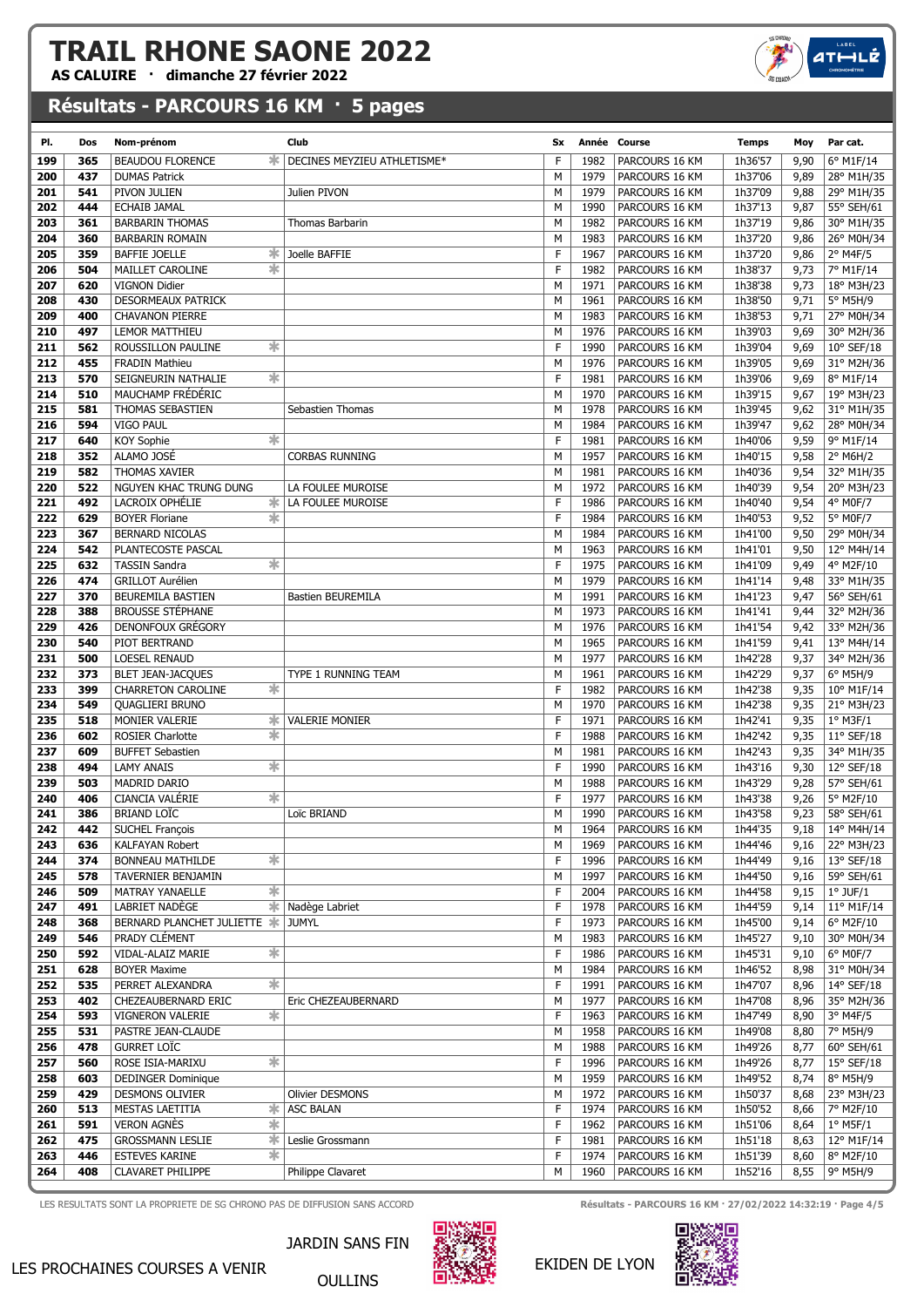AS CALUIRE · dimanche 27 février 2022



## Résultats - PARCOURS 16 KM · 5 pages

| PI.        | <b>Dos</b>   | Nom-prénom                      | Club                        | <b>Sx</b> | Année | Course         | Temps   | Moy  | Par cat.            |
|------------|--------------|---------------------------------|-----------------------------|-----------|-------|----------------|---------|------|---------------------|
| 265        | 490          | <b>LABOISSE ANTOINE</b>         | Antoine Laboisse            | M         | 1986  | PARCOURS 16 KM | 1h52'17 | 8,55 | 32° M0H/34          |
| 266        | 387          | $\ast$<br><b>BRIERE CLARA</b>   |                             | F         | 1997  | PARCOURS 16 KM | 1h52'50 | 8,51 | $16^{\circ}$ SEF/18 |
| 267        | 391          | CALPETARD LUDOVIC               |                             | M         | 1985  | PARCOURS 16 KM | 1h53'17 | 8,47 | 33° M0H/34          |
| 268        | 521          | ∗<br><b>MOUSSERON HELENE</b>    |                             | F         | 1965  | PARCOURS 16 KM | 1h53'34 | 8,45 | 4° M4F/5            |
| 269        | 573          | $\ast$<br>SOTO Dulce            |                             | F         | 1965  | PARCOURS 16 KM | 1h55'08 | 8,34 | $5^\circ$ M4F/5     |
| 270        | 598          | $\ast$<br>WITKOWSKI LUDIVINE    |                             | F         | 1979  | PARCOURS 16 KM | 1h55'10 | 8,34 | 13° M1F/14          |
| 271        | 356          | ∗<br>AUGUSTIN CONSTANCE         |                             | F         | 1988  | PARCOURS 16 KM | 1h55'11 | 8,33 | 17° SEF/18          |
| 272        | 496          | LEMOR ELÉONORE                  | <b>LEMOR ELEONORE</b>       | F         | 1977  | PARCOURS 16 KM | 1h55'53 | 8,28 | 9° M2F/10           |
| 273        | 641          | <b>KOY Laurent</b>              |                             | М         | 1980  | PARCOURS 16 KM | 2h01'24 | 7,91 | 35° M1H/35          |
| 274        | 637          | $\ast$<br><b>GIRET Corinne</b>  |                             | F         | 1973  | PARCOURS 16 KM | 2h01'29 | 7,90 | 10° M2F/10          |
| 275        | 655          | $\ast$<br>PITSAER Celine        |                             | F         | 1985  | PARCOURS 16 KM | 2h02'32 | 7,83 | 7° M0F/7            |
| 276        | 381          | ж<br><b>BOUTROLLE DOMINIQUE</b> | AJ AUXERRE SECTION MARATHON | F         | 1956  | PARCOURS 16 KM | 2h08'51 | 7,45 | $1°$ M6F/1          |
| 277        | 548          | ж<br>PRUDENT MARIE-CHARLOTTE    |                             | F         | 1990  | PARCOURS 16 KM | 2h36'59 | 6,12 | $18°$ SEF/18        |
|            | Abandons (1) |                                 |                             |           |       |                |         |      |                     |
| <b>DNF</b> | 468          | ж<br><b>GEORGIN-BUI THAO</b>    |                             | F         | 1980  | PARCOURS 16 KM | Abandon |      |                     |



LES RESULTATS SONT LA PROPRIETE DE SG CHRONO PAS DE DIFFUSION SANS ACCORD RESULTATS AND RÉSULTATS ANN · 27/02/2022 14:32:19 · Page 5/5



EKIDEN DE LYON

JARDIN SANS FIN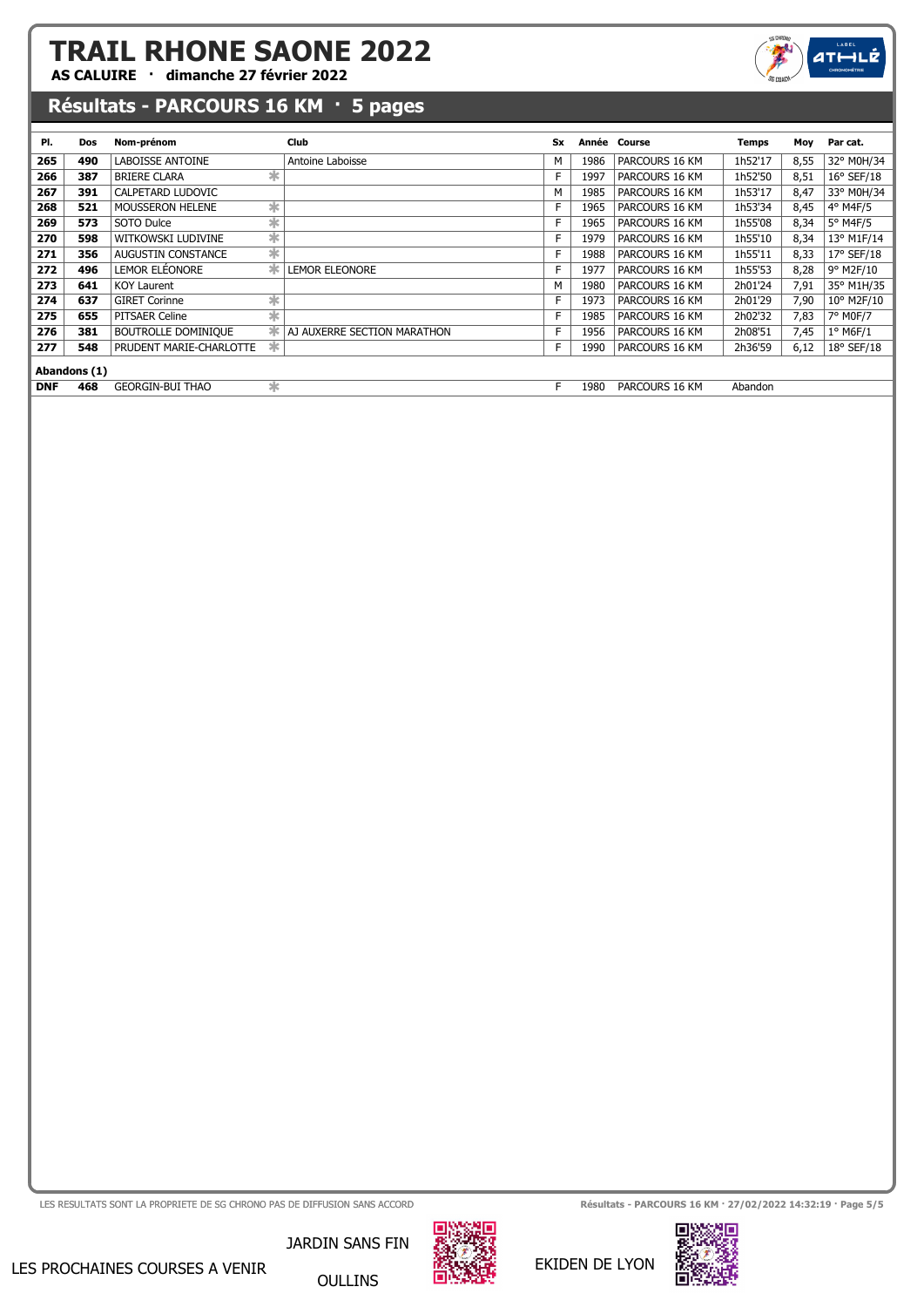AS CALUIRE · dimanche 27 février 2022

#### Résultats - PARCOURS 8 KM · 3 pages

| PI.            | Dos | Nom-prénom                     | Club                                   | Sx |      | Année Course  | <b>Temps</b> | Moy   | Par cat.                    |
|----------------|-----|--------------------------------|----------------------------------------|----|------|---------------|--------------|-------|-----------------------------|
| 1              | 150 | <b>AVININ Louhan</b>           |                                        | M  | 2002 | PARCOURS 8 KM | 28'22        | 16,92 | Scratch 1°                  |
| $\overline{2}$ | 105 | PEREIRA PIERRE                 | <b>AC NOYON</b>                        | M  | 2002 | PARCOURS 8 KM | 28'27        | 16,87 | Scratch 2°                  |
| 3              | 3   | ARMANET FLORIAN                | S/L PIERRE BENITE ATHLETISME           | M  | 1988 | PARCOURS 8 KM | 30'22        | 15,81 | Scratch 3°                  |
| 4              | 147 | <b>SIMON Antoine</b>           |                                        | M  | 1996 | PARCOURS 8 KM | 30'43        | 15,63 | 1° SEH/27                   |
| 5              | 89  | <b>MERCIER Ari</b>             |                                        | M  | 1991 | PARCOURS 8 KM | 31'57        |       | 15,02 2° SEH/27             |
| 6              | 65  | HAMM DIÉGO                     | AS CALUIRE ET CUIRE                    | M  | 1999 | PARCOURS 8 KM | 32'26        | 14,80 | 3° SEH/27                   |
| $\overline{ }$ | 47  | <b>FERRON HUGO</b>             |                                        | M  | 1998 | PARCOURS 8 KM | 32'40        | 14,69 | 4° SEH/27                   |
| 8              | 73  | KHELIFA MAHDJOUBI ISHAK        | S/L CAMN VILLEURBANNE                  | M  | 1994 | PARCOURS 8 KM | 33'30        |       | 14,33   5° SEH/27           |
| 9              | 114 | PROUSTEAU Matthieu             |                                        | M  | 1988 | PARCOURS 8 KM | 33'52        | 14,17 | 6° SEH/27                   |
| 10             | 66  | <b>HELLERIGEL JOFFREY</b>      |                                        | M  | 1991 | PARCOURS 8 KM | 34'25        |       | 13,95 7° SEH/27             |
| 11             | 115 | PRÉVOST CHRISTELLE<br>∗        |                                        | F  | 1990 | PARCOURS 8 KM | 34'30        |       | 13,91   1° SEF/24           |
| 12             | 21  | <b>BRETT ANTOINE</b>           | <b>Antoine Brett</b>                   | M  | 1989 | PARCOURS 8 KM | 34'40        |       | 13,85 8° SEH/27             |
| 13             | 169 | ∗<br><b>GORRY Alice</b>        |                                        | F  | 1993 | PARCOURS 8 KM | 35'02        |       | 13,70 2° SEF/24             |
| 14             | 92  | MORAU JEAN-PIERRE              |                                        | M  | 1961 | PARCOURS 8 KM | 35'12        |       | 13,64   $1^{\circ}$ M5H/7   |
| 15             | 55  | <b>GALISSARD THEO</b>          |                                        | M  | 1995 | PARCOURS 8 KM | 35'20        | 13,58 | 9° SEH/27                   |
| 16             | 101 | PAILHES PASCAL                 |                                        | M  | 1968 | PARCOURS 8 KM | 35'28        |       | 13,53   $1^{\circ}$ M3H/11  |
| 17             | 4   | ∗<br><b>LHERMITE Méline</b>    |                                        | F  | 1994 | PARCOURS 8 KM | 35'31        |       | 13,51 3° SEF/24             |
| 18             | 18  | <b>BLANCO GOMEZ GERALD</b>     |                                        | M  | 1981 | PARCOURS 8 KM | 35'49        | 13,40 | $1°$ M1H/8                  |
| 19             | 152 | <b>BRUGIROUX Cyprien</b>       |                                        | M  | 2003 | PARCOURS 8 KM | 36'41        | 13,08 | $1°$ JUH/5                  |
| 20             | 6   | AUDUBERT AURELLE               | <b><del></del></b> AS CALUIRE ET CUIRE | F  | 1998 | PARCOURS 8 KM | 37'21        | 12,85 | $ 4^{\circ}$ SEF/24         |
| 21             | 46  | FERREC JEAN-FRANÇOIS           | ASVEL VILLEURBANNE*                    | M  | 1984 | PARCOURS 8 KM | 37'50        | 12,69 | 1° M0H/8                    |
| 22             | 67  | HOCHENEDEL LUC                 |                                        | M  | 2000 | PARCOURS 8 KM | 38'15        | 12,55 | $1°$ ESH/3                  |
| 23             | 34  | <b>DEBRET THOMAS</b>           |                                        | М  | 1997 | PARCOURS 8 KM | 38'31        | 12,46 | 10° SEH/27                  |
| 24             | 166 | THIBAUT Alexandre              |                                        | M  | 2004 | PARCOURS 8 KM | 38'48        | 12,37 | $2°$ JUH/5                  |
| 25             | 174 | <b>BARRERE Sébastien</b>       |                                        | M  | 1979 | PARCOURS 8 KM | 39'32        | 12,14 | $2^{\circ}$ M1H/8           |
| 26             | 61  | <b>GOUSSI SAAD-AMINE</b>       |                                        | М  | 2005 | PARCOURS 8 KM | 39'32        |       | 12,14   $1^{\circ}$ CAH/2   |
| 27             | 60  | <b>GONON JULIEN</b>            | <b>JULIEN GONON</b>                    | M  | 1989 | PARCOURS 8 KM | 39'36        |       | 12,12 11° SEH/27            |
| 28             | 27  | ∗<br><b>CHASTAND CAMILLE</b>   |                                        | F  | 1974 | PARCOURS 8 KM | 39'48        | 12,06 | 1° M2F/8                    |
| 29             | 93  | <b>MORNAY BERTRAND</b>         |                                        | M  | 1972 | PARCOURS 8 KM | 39'51        |       | 12,05 2° M3H/11             |
| 30             | 77  | LORCHEL STÉPHANE               |                                        | M  | 1968 | PARCOURS 8 KM | 40'15        | 11,93 | 3° M3H/11                   |
| 31             | 37  | <b>DELAGE MAX</b>              |                                        | M  | 1999 | PARCOURS 8 KM | 40'17        |       | 11,92 12° SEH/27            |
|                |     | <b>CASTAING CHRISTOPHE</b>     |                                        | M  |      |               |              |       |                             |
| 32             | 22  |                                |                                        |    | 1995 | PARCOURS 8 KM | 40'24        | 11,88 | 13° SEH/27                  |
| 33             | 64  | <b>HAMM CHRISTOPHE</b>         |                                        | M  | 1967 | PARCOURS 8 KM | 40'44        | 11,78 | $ 1^{\circ}$ M4H/10         |
| 34             | 161 | <b>BOUTIN Olivier</b>          |                                        | M  | 1983 | PARCOURS 8 KM | 40'56        | 11,73 | 2° M0H/8                    |
| 35             | 155 | <b>CLAISSE Rupert</b>          |                                        | M  | 2004 | PARCOURS 8 KM | 41'09        |       | 11,66 3° JUH/5              |
| 36             | 149 | CAPPALONGA Roger               |                                        | M  | 1978 | PARCOURS 8 KM | 41'33        | 11,55 | 3° M1H/8                    |
| 37             | 121 | ROCHE LUDOVIC                  |                                        | M  | 1975 | PARCOURS 8 KM | 42'01        | 11,42 | 1° M2H/11                   |
| 38             | 88  | <b>MEILLE Bruno</b>            |                                        | M  | 1961 | PARCOURS 8 KM | 42'13        |       | 11,37 2° M5H/7              |
| 39             | 5   | $\ast$<br><b>AUBERGER Iris</b> |                                        | F  | 1989 | PARCOURS 8 KM | 42'17        |       | 11,35   5° SEF/24           |
| 40             | 85  | <b>MARONI ETIENNE</b>          | <b>JOCEL</b>                           | M  | 1971 | PARCOURS 8 KM | 42'18        |       | 11,35   4° M3H/11           |
| 41             | 26  | CHARRIER NICOLAS               |                                        | M  | 1988 | PARCOURS 8 KM | 42'29        |       | 11,30 14° SEH/27            |
| 42             | 23  | CASTILLO DANIEL                | Daniel CASTILLO                        | M  | 1993 | PARCOURS 8 KM | 42'41        | 11,25 | 15° SEH/27                  |
| 43             | 48  | <b>FIERS JULIEN</b>            |                                        | М  | 1990 | PARCOURS 8 KM | 42'42        |       | 11,24   $16^{\circ}$ SEH/27 |
| 44             | 144 | ZAHN TIMOTHEE                  |                                        | M  | 2005 | PARCOURS 8 KM | 42'44        |       | 11,23 2° CAH/2              |
| 45             | 32  | DAS DORES QUINZICO LEA<br>∗    |                                        | F  | 1998 | PARCOURS 8 KM | 43'14        |       | 11,10   $6^{\circ}$ SEF/24  |
| 46             | 58  | ∗<br><b>GIBERT SALOMÉ</b>      | ASVEL VILLEURBANNE*                    | F  | 1996 | PARCOURS 8 KM | 43'23        |       | 11,06 7° SEF/24             |
| 47             | 10  | <b>BARATELLA CHLOÉ</b><br>∗    | ASVEL VILLEURBANNE*                    | F  | 2000 | PARCOURS 8 KM | 43'23        |       | 11,06   $1^{\circ}$ ESF/1   |
| 48             | 35  | DECULLIER EVELYNE<br>∗         | AFA FEYZIN-VENISSIEUX                  | F  | 1977 | PARCOURS 8 KM | 43'51        |       | 10,95 2° M2F/8              |
| 49             | 87  | MBELLA MADELEINE               | <b>☀ JOCEL</b>                         | F  | 1982 | PARCOURS 8 KM | 43'51        |       | 10,95   $1^{\circ}$ M1F/7   |
| 50             | 100 | <b>ODINOT MATHIEU</b>          |                                        | М  | 1984 | PARCOURS 8 KM | 44'14        |       | 10,85 3° M0H/8              |
| 51             | 163 | RENAUD FREDERIC                | frederic renaud                        | М  | 1974 | PARCOURS 8 KM | 44'26        |       | 10,80 2° M2H/11             |
| 52             | 31  | DAHOUN MUSTAPHA                | mustapha dahoun                        | М  | 1963 | PARCOURS 8 KM | 44'41        |       | 10,74 2° M4H/10             |
| 53             | 173 | POITEVIN Mathieu               |                                        | М  | 1983 | PARCOURS 8 KM | 44'48        |       | 10,71   4 $\degree$ M0H/8   |
| 54             | 63  | ☀<br><b>CLEMENS Marine</b>     |                                        | F  | 2005 | PARCOURS 8 KM | 44'57        |       | 10,68   $1^{\circ}$ CAF/3   |
| 55             | 146 | JUNIQUE Laurent                |                                        | М  | 1974 | PARCOURS 8 KM | 45'13        |       | 10,62 3° M2H/11             |
| 56             | 8   | <b>BALLAND JEAN-ROCH</b>       |                                        | М  | 1970 | PARCOURS 8 KM | 45'23        | 10,58 | 5° M3H/11                   |
| 57             | 111 | PIPON CINDY<br>∗¦              | Team Pipon                             | F  | 1994 | PARCOURS 8 KM | 45'24        |       | 10,57 8° SEF/24             |
| 58             | 168 | BARBIER Jean Luc               |                                        | М  | 1967 | PARCOURS 8 KM | 45'27        |       | 10,56 3° M4H/10             |
| 59             | 102 | PAILLET CHARLOTTE<br>ж.        | AFA FEYZIN-VENISSIEUX                  | F  | 2005 | PARCOURS 8 KM | 45'43        |       | 10,50 2° CAF/3              |
| 60             | 132 | THOMASSIN JÉRÔME               |                                        | М  | 1971 | PARCOURS 8 KM | 45'44        |       | 10,50 6° M3H/11             |
| 61             | 103 | PAILLET CHRISTOPHE             | christophe PAILLET                     | М  | 1973 | PARCOURS 8 KM | 45'44        | 10,50 | 4° M2H/11                   |
| 62             | 41  | DUMOULIN GILLES                | gilles dumoulin                        | М  | 1955 | PARCOURS 8 KM | 46'18        | 10,37 | 1° M6H/6                    |
| 63             | 131 | THOMAS PHILIPPE                |                                        | М  | 1984 | PARCOURS 8 KM | 46'27        | 10,33 | 5° M0H/8                    |
| 64             | 170 | <b>BERNOUD Julien</b>          |                                        | M  | 1975 | PARCOURS 8 KM | 47'21        |       | 10,14   $5^{\circ}$ M2H/11  |
| 65             | 82  | ∗<br>MANCEAU CAROLINE          |                                        | F  | 1994 | PARCOURS 8 KM | 47'22        |       | 10,13   9° SEF/24           |
| 66             | 50  | FOURNEL RAPHAEL                | RAPHAEL FOURNEL                        | М  | 1976 | PARCOURS 8 KM | 47'31        |       | 10,10   $6^{\circ}$ M2H/11  |

LES RESULTATS SONT LA PROPRIETE DE SG CHRONO PAS DE DIFFUSION SANS ACCORD **Résultats - PARCOURS 8 KM · 27/02/2022 14:32:21 · Page 1/3** 



OULLINS



EKIDEN DE LYON

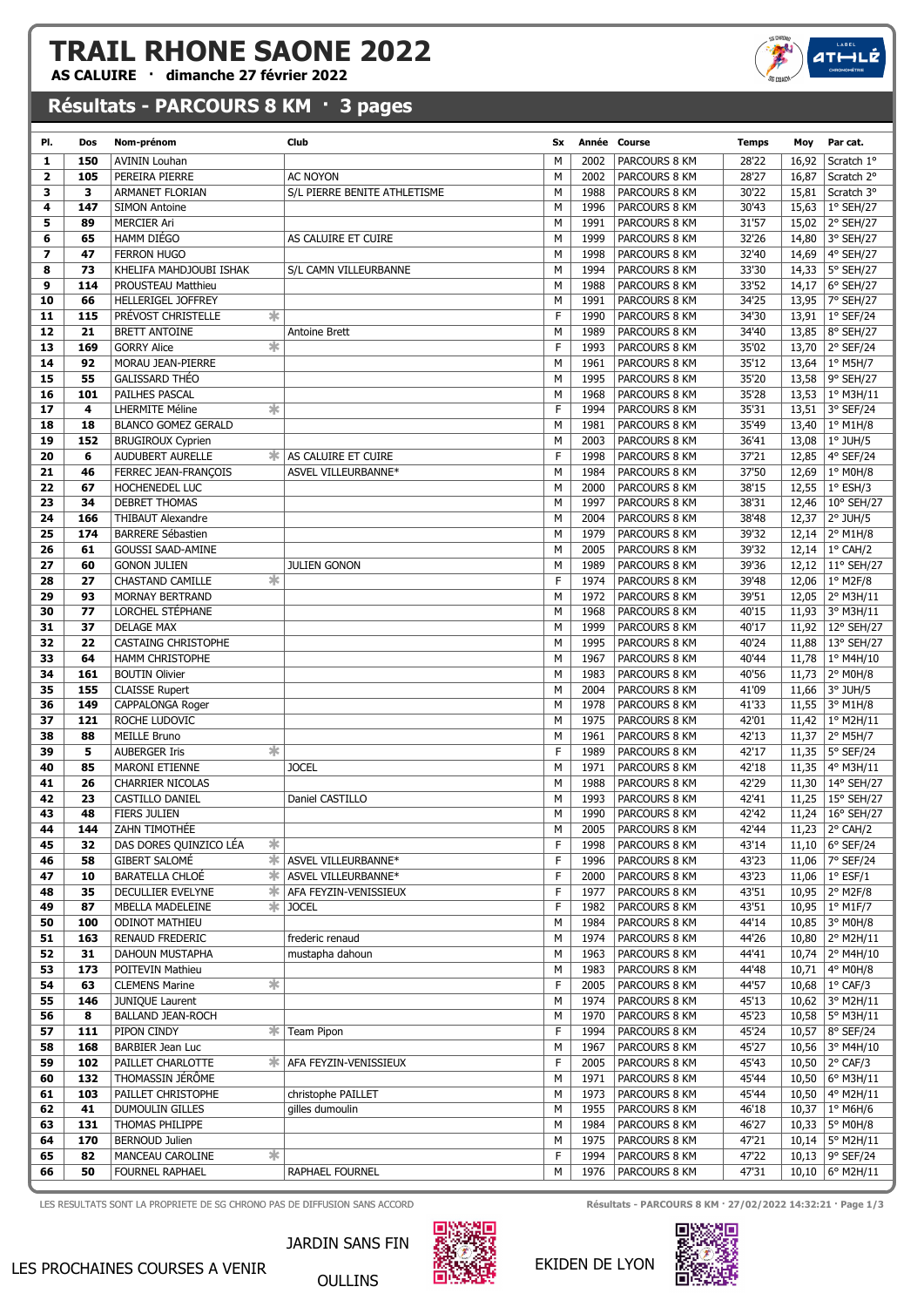AS CALUIRE · dimanche 27 février 2022

## Résultats - PARCOURS 8 KM · 3 pages

| PI. | Dos                     | Nom-prénom                              |                   | Club                                   | Sx | Année Course |                      | <b>Temps</b>                  | Moy          | Par cat.             |
|-----|-------------------------|-----------------------------------------|-------------------|----------------------------------------|----|--------------|----------------------|-------------------------------|--------------|----------------------|
| 67  | 49                      | FOURNEL CÉCILE                          | $\ast$            | Cécile FOURNEL                         | F  | 1978         | PARCOURS 8 KM        | 47'31                         | 10,10        | 2° M1F/7             |
| 68  | 167                     | PELAPRAT Audrey                         | ∗                 |                                        | F  | 1988         | PARCOURS 8 KM        | 47'48                         | 10,04        | 10° SEF/24           |
| 69  | 72                      | <b>KEMOUN Yohan</b>                     |                   |                                        | M  | 1991         | PARCOURS 8 KM        | 48'12                         | 9,96         | 17° SEH/27           |
| 70  | 56                      | <b>GAUCHERAND LUC</b>                   |                   | <b>JOCEL</b>                           | M  | 1959         | PARCOURS 8 KM        | 48'12                         | 9,96         | 3° M5H/7             |
| 71  | 68                      | <b>JOLY BRIGITTE</b>                    | ∗                 |                                        | F  | 1958         | PARCOURS 8 KM        | 48'14                         | 9,95         | $1°$ M5F/2           |
| 72  | 45                      | <b>FERRATON SOLEANE</b>                 | $\ast$            |                                        | F  | 2005         | PARCOURS 8 KM        | 48'29                         | 9,90         | 3° CAF/3             |
| 73  | 52                      | <b>FRAY ERIC</b>                        |                   | <b>JOCEL</b>                           | M  | 1968         | PARCOURS 8 KM        | 48'41                         | 9,86         | 7° M3H/11            |
| 74  | 57                      | <b>GAULIN DANIEL</b>                    |                   |                                        | M  | 1976         | PARCOURS 8 KM        | 48'47                         | 9,84         | 7° M2H/11            |
| 75  | 133                     | <b>CLEMENS Olivier</b>                  |                   |                                        | M  | 1975         | PARCOURS 8 KM        | 48'47                         | 9,84         | 8° M2H/11            |
| 76  | 9                       | <b>BANCILLON SEBASTIEN</b>              |                   |                                        | M  | 1979         | PARCOURS 8 KM        | 49'05                         | 9,78         | 4° M1H/8             |
| 77  | 134                     | TOUMSON LAETITIA                        | ∗                 |                                        | F  | 1976         | PARCOURS 8 KM        | 49'23                         | 9,72         | 3° M2F/8             |
| 78  | 28                      | CHOPARD JOEL                            |                   |                                        | M  | 1954         | PARCOURS 8 KM        | 49'26                         | 9,71         | 2° M6H/6             |
| 79  | 135                     | TUMMINELLI ROCH                         |                   | AS CALUIRE ET CUIRE                    | M  | 1967         | PARCOURS 8 KM        | 49'54                         | 9,62         | 4° M4H/10            |
| 80  | $\overline{\mathbf{z}}$ | AUDUBERT FLORENCE                       | *∣                | Courir à Lyon                          | F  | 1968         | PARCOURS 8 KM        | 49'55                         | 9,62         | 1° M3F/10            |
|     | 116                     | PEREZ-SIEGRIST PHILIPPE                 |                   |                                        | M  | 1962         |                      |                               |              |                      |
| 81  |                         |                                         |                   |                                        | M  |              | PARCOURS 8 KM        | 50'12                         | 9,56<br>9,50 | 4° M5H/7<br>4° JUH/5 |
| 82  | 120                     | RIGOLLET VICTOR<br><b>VUCHER BENOIT</b> |                   |                                        |    | 2004         | PARCOURS 8 KM        | 50'30                         |              |                      |
| 83  | 140                     |                                         |                   |                                        | M  | 1985         | PARCOURS 8 KM        | 50'34                         | 9,49         | 6° M0H/8             |
| 84  | 99                      | <b>NOYON CYRIL</b>                      |                   |                                        | M  | 1979         | PARCOURS 8 KM        | 50'38                         | 9,48         | 5° M1H/8             |
| 85  | 90                      | MILLOT MICHEL                           |                   | michel MILLOT                          | M  | 1959         | PARCOURS 8 KM        | 50'41                         | 9,47         | 5° M5H/7             |
| 86  | 24                      | <b>CHAMBERS MARC</b>                    |                   |                                        | M  | 1989         | PARCOURS 8 KM        | 50'47                         | 9,45         | 18° SEH/27           |
| 87  | 42                      | <b>ECHALIER AURELIE</b>                 | ∗                 | Aurelie Echalier                       | F  | 1990         | PARCOURS 8 KM        | 50'48                         | 9,45         | 11° SEF/24           |
| 88  | 148                     | <b>MARTIN Jean Philippe</b>             |                   |                                        | M  | 1968         | PARCOURS 8 KM        | 50'48                         | 9,45         | 8° M3H/11            |
| 89  | 124                     | RULLIAT JEROME                          |                   | Jerome Rulliat                         | M  | 1985         | PARCOURS 8 KM        | 50'49                         | 9,45         | 7° M0H/8             |
| 90  | 128                     | TAILFER LUCIE                           | ж                 | <b>COURIR ENSEMBLE</b>                 | F  | 1995         | PARCOURS 8 KM        | 50'52                         | 9,44         | 12° SEF/24           |
| 91  | 164                     | <b>LOMBARD Didier</b>                   |                   |                                        | M  | 1964         | PARCOURS 8 KM        | 51'10                         | 9,38         | 5° M4H/10            |
| 92  | $\mathbf{2}$            | <b>ARCHE Frédéric</b>                   |                   |                                        | M  | 1975         | PARCOURS 8 KM        | 51'14                         | 9,37         | 9° M2H/11            |
| 93  | 78                      | <b>LOUVAT PAUL</b>                      |                   |                                        | M  | 1989         | PARCOURS 8 KM        | 51'15                         | 9,37         | 19° SEH/27           |
| 94  | 157                     | <b>BYER Julien</b>                      |                   |                                        | M  | 1980         | PARCOURS 8 KM        | 51'16                         | 9,36         | 6° M1H/8             |
| 95  | 110                     | PICAULT CAROLINE                        | ∗                 |                                        | F  | 1984         | PARCOURS 8 KM        | 51'16                         | 9,36         | $1°$ MOF/4           |
| 96  | 158                     | <b>LAMOTHE Romain</b>                   |                   |                                        | M  | 1990         | PARCOURS 8 KM        | 51'18                         | 9,36         | 20° SEH/27           |
| 97  | 74                      | LASSEIGNE JÉRÉMY                        |                   | Jérémy LASSEIGNE                       | M  | 1990         | PARCOURS 8 KM        | 51'24                         | 9,34         | 21° SEH/27           |
| 98  | 171                     | <b>BARUET Benjamin</b>                  |                   |                                        | M  | 1990         | PARCOURS 8 KM        | $\overline{51}$ <sup>25</sup> | 9,34         | 22° SEH/27           |
| 99  | 113                     | PIPON OPHÉLIE                           | ∗                 | Team Pipon                             | F  | 1998         | PARCOURS 8 KM        | 51'30                         | 9,32         | 13° SEF/24           |
| 100 | 112                     | PIPON JEAN PAUL                         |                   | <b>Team Pipon</b>                      | M  | 1967         | PARCOURS 8 KM        | 51'32                         | 9,31         | 6° M4H/10            |
| 101 | 126                     | <b>SERRE OLIVIER</b>                    |                   |                                        | M  | 1973         | PARCOURS 8 KM        | 51'53                         | 9,25         | 10° M2H/11           |
| 102 | 98                      | NIQUE CLÉMENTINE                        | ∗                 | DECINES MEYZIEU ATHLETISME*            | F  | 1991         | PARCOURS 8 KM        | 51'54                         | 9,25         | 14° SEF/24           |
| 103 | 70                      | <b>JOURJON ANDRE</b>                    |                   |                                        | M  | 1954         | PARCOURS 8 KM        | 52'00                         | 9,23         | 3° M6H/6             |
| 104 | 104                     | PASCINTO VERONICA                       | ∗                 |                                        | F  | 1977         | PARCOURS 8 KM        | 52'10                         | 9,20         | 4° M2F/8             |
| 105 | 153                     | THOUVENIN Gaëlle                        | $\ast$            |                                        | F  | 1967         | PARCOURS 8 KM        | 52'17                         | 9,18         | 1° M4F/3             |
| 106 | 44                      | <b>FAUDON Gladys</b>                    | $\ast$            |                                        | F  | 1995         | PARCOURS 8 KM        | 52'24                         | 9,16         | 15° SEF/24           |
| 107 | 1                       | APELT LUDIVINE                          | $\ast$ :          | ludivine apelt                         | F  | 1985         | PARCOURS 8 KM        | 52'33                         | 9,13         | 2° M0F/4             |
| 108 | 154                     | <b>GAVROY Valentin</b>                  |                   |                                        | M  | 2004         | PARCOURS 8 KM        | 52'38                         | 9,12         | $5^\circ$ JUH/5      |
| 109 | 141                     | <b>VUCHER THIBAULT</b>                  |                   |                                        | M  | 1989         | PARCOURS 8 KM        | 52'47                         | 9,09         | 23° SEH/27           |
| 110 | 165                     | <b>LOMBARD Gaele</b>                    | $\ast$            |                                        | F  | 1969         | PARCOURS 8 KM        | 52'49                         | 9,09         | 2° M3F/10            |
| 111 | 59                      | GIRARD DOMINIQUE                        |                   | Dominique Girard                       | М  | 1965         | <b>PARCOURS 8 KM</b> | 52'53                         | 9,08         | 7° M4H/10            |
| 112 | 16                      | BENDER WANIDA                           | ∗.                | Rando Nature                           | F  | 1977         | PARCOURS 8 KM        | 52'55                         | 9,07         | 5° M2F/8             |
| 113 | 123                     | ROZAIN JEAN-LOUIS                       |                   | ROZAIN Jean-Louis                      | м  | 1958         | PARCOURS 8 KM        | 53'03                         | 9,05         | 6° M5H/7             |
| 114 | 143                     | ZAHN LAURENT                            |                   |                                        | М  | 1970         | PARCOURS 8 KM        | 53'26                         | 8,98         | 9° M3H/11            |
| 115 | 142                     | WILLAY PASCAL                           |                   |                                        | М  | 1979         | PARCOURS 8 KM        | 53'30                         | 8,97         | 7° M1H/8             |
| 116 | 159                     | DE METZ François                        |                   |                                        | м  | 1965         | PARCOURS 8 KM        | 53'30                         | 8,97         | 8° M4H/10            |
| 117 | 36                      | DEGROODT SANDRINE                       |                   | <b>*IJOCEL</b>                         | F  | 1971         | PARCOURS 8 KM        | 53'38                         | 8,95         | 3° M3F/10            |
| 118 | 117                     | QUILLON DOMINIQUE                       |                   |                                        | М  | 1957         | PARCOURS 8 KM        | 53'38                         | 8,95         | 4° M6H/6             |
| 119 | 160                     | DABADIE Bénédicte                       | ∗                 |                                        | F  | 1972         | PARCOURS 8 KM        | 54'02                         | 8,88         | 4° M3F/10            |
| 120 | 80                      | LUSTIERE SOPHIE                         |                   | <b><del></del> AS CALUIRE ET CUIRE</b> | F  | 1976         | PARCOURS 8 KM        | 54'16                         | 8,85         | 6° M2F/8             |
| 121 | 39                      | DUCHAMP ARNAUD                          |                   |                                        | М  | 1992         | PARCOURS 8 KM        | 54'32                         | 8,80         | 24° SEH/27           |
| 122 | 12                      | <b>BECANE Nina</b>                      | ∗                 |                                        | F  | 1950         | PARCOURS 8 KM        | 54'47                         | 8,76         | $1^{\circ}$ M7F/1    |
| 123 | 109                     | PEYROCHE MARION                         | ☀                 |                                        | F  | 1993         | PARCOURS 8 KM        | 55'18                         | 8,68         | 16° SEF/24           |
| 124 | 71                      | KARM BRIGITTE                           | $\ast$            | LYON SPORT METROPOLE JOGGING AVENTURE  | F  | 1966         | PARCOURS 8 KM        | 55'29                         | 8,65         | $2^{\circ}$ M4F/3    |
| 125 | 38                      | DELECLUSE ANNE                          | ∗                 |                                        | F  | 1970         | PARCOURS 8 KM        | 55'29                         | 8,65         | 5° M3F/10            |
| 126 | 145                     | DURAND STÉPHANE                         |                   |                                        | М  | 1968         | PARCOURS 8 KM        | 55'46                         | 8,61         | $10^{\circ}$ M3H/11  |
| 127 | 69                      | <b>JOLY MICHEL</b>                      |                   |                                        | м  | 1958         | PARCOURS 8 KM        | 55'48                         | 8,60         | 7° M5H/7             |
| 128 | 40                      | DUMONT ALAIN                            |                   | ALAIN DUMONTpnFr23                     | M  | 1951         | PARCOURS 8 KM        | 55'50                         | 8,60         | $1^{\circ}$ M7H/2    |
| 129 | 108                     | PEYROCHE LUCIE                          | ∗                 |                                        | F  | 1992         | PARCOURS 8 KM        | 56'00                         | 8,57         | 17° SEF/24           |
| 130 | 19                      | <b>BONNAMOUR AMÉLIE</b>                 | $\overline{\ast}$ |                                        | F  | 1977         | PARCOURS 8 KM        | 56'12                         |              | 7° M2F/8             |
| 131 | 79                      | LOYER CAROLINE                          | ∗                 |                                        | F  | 1982         | PARCOURS 8 KM        | 56'43                         | 8,54<br>8,46 | 3° M1F/7             |
| 132 | 172                     | MICHEL Anne Laure                       | $\ast$            |                                        | F  | 1979         | PARCOURS 8 KM        | 56'44                         | 8,46         | 4° M1F/7             |
|     |                         |                                         |                   |                                        |    |              |                      |                               |              |                      |



OULLINS

LES RESULTATS SONT LA PROPRIETE DE SG CHRONO PAS DE DIFFUSION SANS ACCORD **Résultats - PARCOURS 8 KM · 27/02/2022 14:32:21 · Page 2/3** 

 $4T<sub>+</sub>$ 

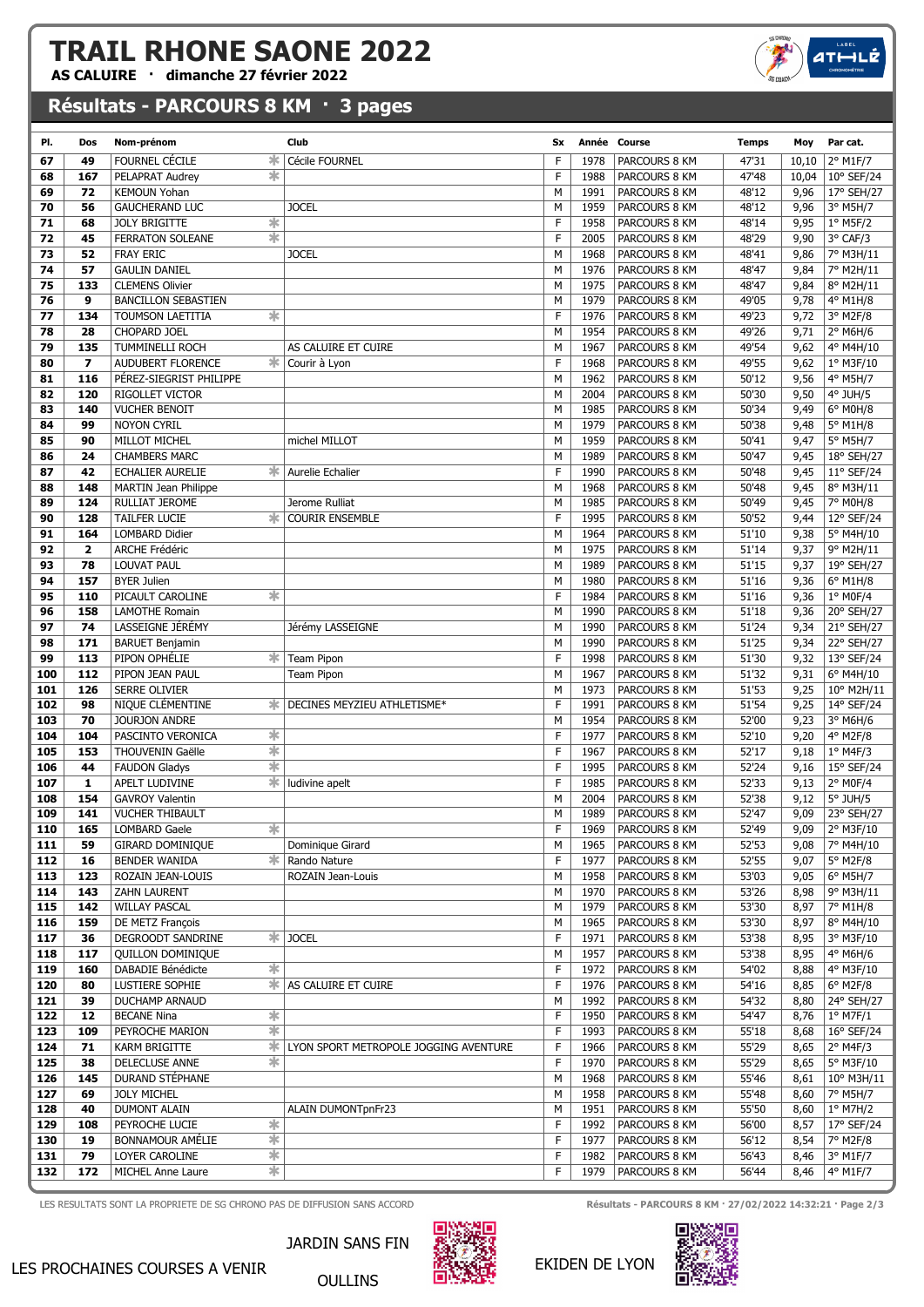AS CALUIRE · dimanche 27 février 2022

## Résultats - PARCOURS 8 KM · 3 pages

| PI. | Dos | Nom-prénom                                    | Club                                  | Sx          |      | Année Course  | <b>Temps</b> | Moy  | Par cat.            |
|-----|-----|-----------------------------------------------|---------------------------------------|-------------|------|---------------|--------------|------|---------------------|
| 133 | 76  | LOBATO STÉPHANE                               | Stephane Lobato                       | M           | 1989 | PARCOURS 8 KM | 56'51        | 8,44 | 25° SEH/27          |
| 134 | 125 | <b>SERINE THIBAUT</b>                         |                                       | M           | 1993 | PARCOURS 8 KM | 56'51        | 8,44 | 26° SEH/27          |
| 135 | 162 | $\ast$<br>PEAN Audrey                         |                                       | F           | 1995 | PARCOURS 8 KM | 57'12        | 8,39 | 18° SEF/24          |
| 136 | 62  | $\ast$<br><b>GRUZELLE STEPHANIE</b>           |                                       | F           | 1983 | PARCOURS 8 KM | 57'40        | 8,32 | 3° M0F/4            |
| 137 | 54  | $\ast$<br><b>FREYS SYLVIE</b>                 |                                       | F           | 1973 | PARCOURS 8 KM | 57'51        | 8,30 | 8° M2F/8            |
| 138 | 127 | SOMBARDIER JEAN-MARC                          | CRV Lyon Triathlon                    | M           | 1947 | PARCOURS 8 KM | 58'14        | 8,24 | $1°$ M8H/1          |
| 139 | 106 | $\ast$<br>PERRET MARINE                       |                                       | F           | 1988 | PARCOURS 8 KM | 58'21        | 8,23 | 19° SEF/24          |
| 140 | 138 | $\ast$<br><b>VIAL Laeticia</b>                |                                       | $\mathsf F$ | 1988 | PARCOURS 8 KM | 58'24        | 8,22 | 20° SEF/24          |
| 141 | 83  | $\overline{\ast}$<br><b>MANCEAU SILVA</b>     |                                       | F           | 1970 | PARCOURS 8 KM | 58'31        | 8,20 | 6° M3F/10           |
| 142 | 84  | <b>MANCEAU STEPHANE</b>                       |                                       | M           | 1964 | PARCOURS 8 KM | 58'31        | 8,20 | 9° M4H/10           |
| 143 | 53  | ж<br><b>FRAY MANON</b>                        | <b>JOCEL</b>                          | F           | 2004 | PARCOURS 8 KM | 58'34        | 8,20 | $1°$ JUF/ $1$       |
| 144 | 137 | ∗<br><b>VETRIVEL NANDHINI</b>                 |                                       | F           | 1994 | PARCOURS 8 KM | 59'10        | 8,11 | 21° SEF/24          |
| 145 | 33  | $\ast$<br><b>DAUDENS AUDREY</b>               |                                       | F           | 1979 | PARCOURS 8 KM | 59'15        | 8,10 | 5° M1F/7            |
| 146 | 20  | $\ast$<br><b>BRACO MAGALI</b>                 |                                       | F           | 1994 | PARCOURS 8 KM | 59'18        | 8,09 | 22° SEF/24          |
| 147 | 75  | LECOMTE JÉRÔME                                |                                       | M           | 1976 | PARCOURS 8 KM | 1h00'27      | 7,94 | 11° M2H/11          |
| 148 | 51  | <b>FRACHET JEAN PIERRE</b>                    |                                       | M           | 1953 | PARCOURS 8 KM | 1h00'48      | 7,89 | 5° M6H/6            |
| 149 | 151 | $\ast$<br>FEUILLET Cécile                     |                                       | F           | 1972 | PARCOURS 8 KM | 1h00'56      | 7,88 | 7° M3F/10           |
| 150 | 94  | $\overline{\ast}$<br>MORON SOPHIE             |                                       | F           | 1971 | PARCOURS 8 KM | 1h01'40      | 7,78 | 8° M3F/10           |
| 151 | 29  | $\overline{\ast}$<br><b>CLAUSIER Laurence</b> |                                       | F           | 1969 | PARCOURS 8 KM | 1h01'45      | 7,77 | 9° M3F/10           |
| 152 | 175 | <b>VERDIER Cyril</b>                          |                                       | M           | 1986 | PARCOURS 8 KM | 1h02'10      | 7,72 | 8° M0H/8            |
| 153 | 136 | VALLEJO NICOLAS                               |                                       | M           | 1978 | PARCOURS 8 KM | 1h02'11      | 7,72 | 8° M1H/8            |
| 154 | 156 | $\ast$<br><b>BARBARIN Chloe</b>               |                                       | F           | 1982 | PARCOURS 8 KM | 1h03'14      | 7,59 | 6° M1F/7            |
| 155 | 25  | $\ast$<br><b>CHANOINE VALERIE</b>             |                                       | F           | 1970 | PARCOURS 8 KM | 1h03'42      | 7,54 | 10° M3F/10          |
| 156 | 81  | $\ast$<br>MAMMERI LOUIZA                      |                                       | F           | 1967 | PARCOURS 8 KM | 1h03'43      | 7,53 | 3° M4F/3            |
| 157 | 139 | <b>VIALATTE SABINE</b>                        | LYON SPORT METROPOLE JOGGING AVENTURE | F           | 1959 | PARCOURS 8 KM | 1h03'46      | 7,53 | $2°$ M5F/2          |
| 158 | 119 | RIGOLLET RENE                                 |                                       | M           | 1952 | PARCOURS 8 KM | 1h04'27      | 7,45 | 2° M7H/2            |
| 159 | 118 | $\ast$<br>RIGOLLET AGATHE                     |                                       | $\mathsf F$ | 1989 | PARCOURS 8 KM | 1h04'36      | 7,43 | 23° SEF/24          |
| 160 | 15  | <b>BEGHIN RODOLPHE</b>                        |                                       | M           | 1963 | PARCOURS 8 KM | 1h05'08      | 7,37 | 10° M4H/10          |
| 161 | 13  | $\ast$<br><b>BEGHIN CONSTANCE</b>             |                                       | F           | 1987 | PARCOURS 8 KM | 1h05'08      | 7,37 | 4° M0F/4            |
| 162 | 14  | ☀<br><b>BEGHIN MATHILDE</b>                   |                                       | F           | 1990 | PARCOURS 8 KM | 1h05'12      | 7,36 | 24° SEF/24          |
| 163 | 129 | <b>TERPEND MARC</b>                           |                                       | M           | 1957 | PARCOURS 8 KM | 1h08'11      | 7,04 | 6° M6H/6            |
| 164 | 17  | <b>BLANC STÉPHANIE</b><br>ж                   | Stéphanie BLANC                       | F           | 1978 | PARCOURS 8 KM | 1h15'43      | 6,34 | 7° M1F/7            |
| 165 | 130 | <b>TERROLLE LUC</b>                           | The Spartan Turtles                   | M           | 1972 | PARCOURS 8 KM | 1h15'44      | 6,34 | $11^{\circ}$ M3H/11 |

LES RESULTATS SONT LA PROPRIETE DE SG CHRONO PAS DE DIFFUSION SANS ACCORD **Résultats - PARCOURS 8 KM · 27/02/2022 14:32:22 · Page 3/3** 



 $ATHIL$ 



LES PROCHAINES COURSES A VENIR

JARDIN SANS FIN OULLINS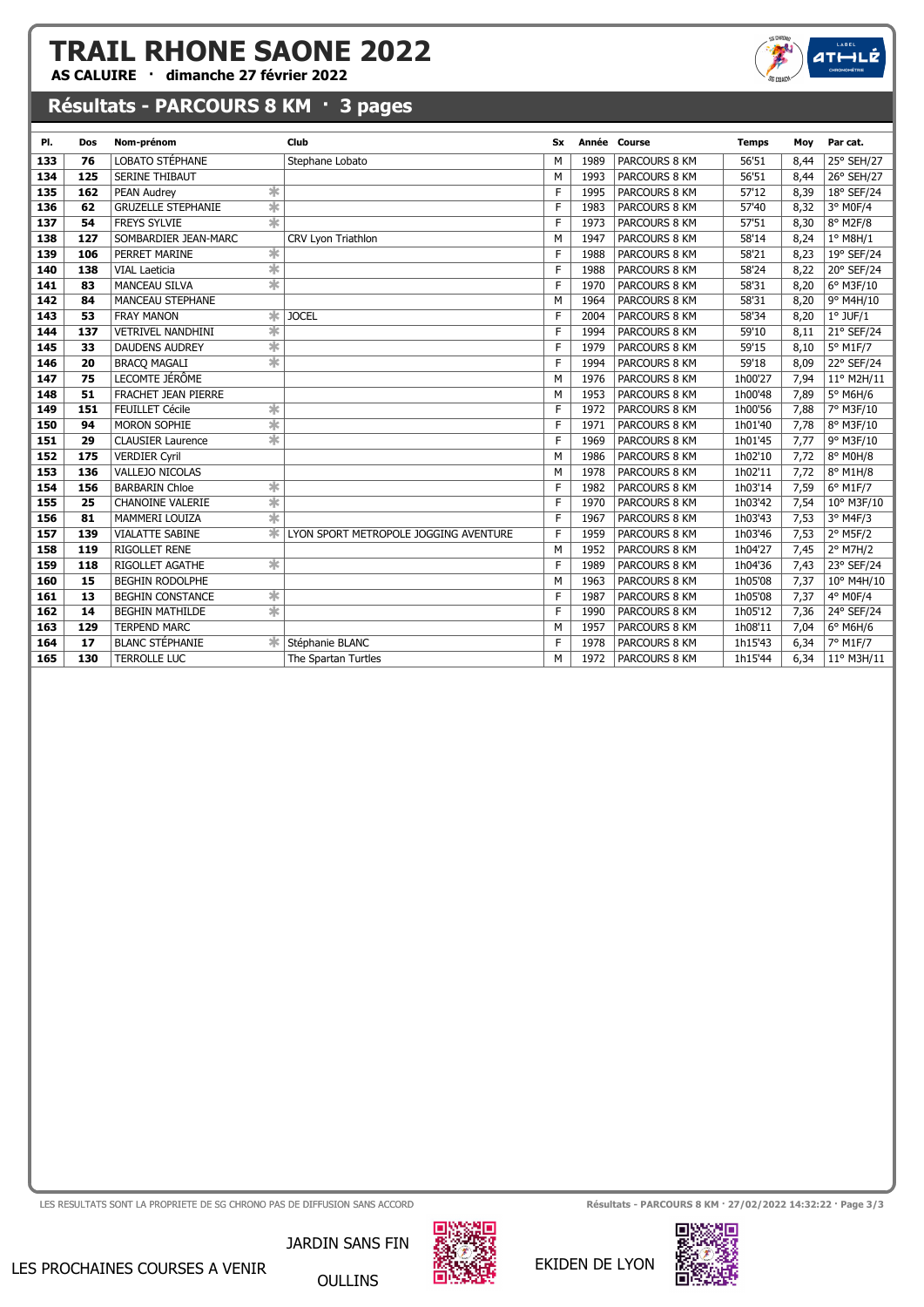AS CALUIRE · dimanche 27 février 2022

#### Résultats - MARCHE 8 KM · 2 pages

| PI.            | Dos          | Nom-prénom                  | Club                    | Sx     |              | Année Course               | <b>Temps</b>       | Moy          | Par cat.                  |
|----------------|--------------|-----------------------------|-------------------------|--------|--------------|----------------------------|--------------------|--------------|---------------------------|
| 1.             | 1051         | RAPINEL FREDERIC            |                         | M      | 1975         | MARCHE 8 KM                | 57'38              | 8,33         | Scratch 1°                |
| $\overline{2}$ | 1002         | ADVININ MIREILLE            | 氺                       | F      | 1969         | MARCHE 8 KM                | 1h04'36            | 7,43         | Scratch 2°                |
| з              | 1043         | PERRIN DIDIER               |                         | M      | 1959         | MARCHE 8 KM                | 1h07'43            | 7,09         | Scratch 3°                |
| 4              | 1047         | POUËSSEL FRANCOIS           |                         | M      | 1954         | MARCHE 8 KM                | 1h09'19            | 6,92         | 1° M6H/3                  |
| 5              | 1008         | <b>BLANQUET JEAN</b>        |                         | М      | 1958         | MARCHE 8 KM                | 1h10'13            | 6,84         | 1° M5H/2                  |
| 6              | 1026         | <b>GOLLY Bernard</b>        |                         | M      | 1952         | MARCHE 8 KM                | 1h10'15            | 6,83         | 1° M7H/2                  |
| 7              | 1036         | MACHELART FABRICE           |                         | M      | 1981         | MARCHE 8 KM                | 1h12'33            | 6,62         | $1°$ M1H/3                |
| 8              | 1006         | <b>BERTHELIN FABIEN</b>     |                         | M      | 1979         | MARCHE 8 KM                | 1h12'33            | 6,62         | 2° M1H/3                  |
| 9              | 1011         | <b>CAZIN MÉLANIE</b>        | ∗                       | F      | 1981         | MARCHE 8 KM                | 1h12'35            | 6,61         | 1° M1F/3                  |
| 10             | 1023         | <b>GAUDAIRE MAGALI</b>      | ∗                       | F      | 1964         | MARCHE 8 KM                | 1h12'40            | 6,61         | 1º M4F/13                 |
| 11             | 1070         | <b>PIALOT Muriel</b>        | $\ast$                  | F      | 1965         | MARCHE 8 KM                | 1h12'59            | 6,58         | 2° M4F/13                 |
| 12             | 1017         | <b>COUTURIER DAMIEN</b>     |                         | M      | 1965         | MARCHE 8 KM                | 1h13'00            | 6,58         | $1°$ M4H/3                |
| 13             | 1032         | JACQUEMOUD FLORENCE         | ∗                       | F      | 1970         | MARCHE 8 KM                | 1h13'34            | 6,52         | $1°$ M3F/8                |
| 14             | 1027         | <b>GUEGUEN JOELLE</b>       | $\ast$                  | F      | 1965         | MARCHE 8 KM                | 1h13'36            | 6,52         | 3° M4F/13                 |
| 15             | 1015         | COR CATHERINE               | $\ast$                  | F      | 1951         | MARCHE 8 KM                | 1h13'37            | 6,52         | 1° M7F/2                  |
| 16             | 1062         | <b>CLERC Christian</b>      |                         | M      | 1949         | MARCHE 8 KM                | 1h13'42            | 6,51         | 2° M7H/2                  |
| 17             | 1040         | MONTEILLER DANIEL           |                         | М      | 1976         | MARCHE 8 KM                | 1h17'13            | 6,22         | 1° M2H/2                  |
| 18             | 1016         | <b>COTELLE MONIQUE</b>      | ∗                       | F      | 1967         | MARCHE 8 KM                | 1h17'20            | 6,21         | 4° M4F/13                 |
| 19             | 1033         | <b>JUST ISABELLE</b>        | $\ast$                  | F      | 1969         | MARCHE 8 KM                | 1h18'32            | 6,11         | $2°$ M3F/8                |
| 20             | 1004         | <b>BACHET FRANÇOISE</b>     | $\ast$                  | F      | 1966         | MARCHE 8 KM                | 1h18'35            | 6,11         | 5° M4F/13                 |
| 21             | 1009         | <b>BOYER MICHEL</b>         |                         | M      | 1956         | MARCHE 8 KM                | 1h21'25            | 5,90         | 2° M6H/3                  |
| 22             | 1050         | RAJAONARIVONY NORO          | ∗                       | F      | 1966         | MARCHE 8 KM                | 1h21'27            | 5,89         | 6° M4F/13                 |
| 23             | 1064         | <b>GAVROY Delphine</b>      | $\ast$                  | F<br>F | 1974         | MARCHE 8 KM                | 1h21'38            | 5,88         | $1°$ M2F/7                |
| 24             | 1063         | <b>CLEMENS Florence</b>     | $\ast$                  | F      | 1973         | MARCHE 8 KM                | 1h21'41            | 5,88         | 2° M2F/7<br>$1°$ BEF/ $1$ |
| 25<br>26       | 1019<br>1069 | DAHO EVE<br>QUINONES Anna   | $\ast$<br>$\ast$        | F      | 2009<br>1974 | MARCHE 8 KM<br>MARCHE 8 KM | 1h21'46<br>1h22'54 | 5,87<br>5,79 | 3° M2F/7                  |
| 27             | 1018         | CRAULAND CLAUDINE           | ∗                       | F      | 1964         | MARCHE 8 KM                | 1h22'58            | 5,79         | 7° M4F/13                 |
| 28             | 1068         | <b>BLONDON Alexandre</b>    |                         | M      | 1981         | MARCHE 8 KM                | 1h23'05            | 5,78         | 3° M1H/3                  |
| 29             | 1005         | <b>BEGOGHINA SYLVIE</b>     | ∗                       | F      | 1964         | MARCHE 8 KM                | 1h23'09            | 5,77         | 8° M4F/13                 |
| 30             | 1045         | PERROT EVELYNE              | ∗                       | F      | 1962         | MARCHE 8 KM                | 1h23'12            | 5,77         | $1°$ M5F/2                |
| 31             | 1060         | <b>FERRAND Lou</b>          | $\ast$                  | F      | 2004         | MARCHE 8 KM                | 1h23'25            | 5,75         | $1°$ JUF/ $1$             |
| 32             | 1061         | <b>RUSTERHOLLZ Maylis</b>   | $\ast$                  | F      | 2005         | MARCHE 8 KM                | 1h23'27            | 5,75         | $1^{\circ}$ CAF/1         |
| 33             | 1022         | <b>DESMURS SYLVIE</b>       | ∗                       | F      | 1966         | MARCHE 8 KM                | 1h23'59            | 5,72         | 9° M4F/13                 |
| 34             | 1021         | DELAUNAY AURELIE            | $\ast$                  | F      | 1976         | MARCHE 8 KM                | 1h23'59            | 5,72         | 4° M2F/7                  |
| 35             | 1039         | MERCIEUX YOHANN             |                         | M      | 1991         | MARCHE 8 KM                | 1h25'09            | 5,64         | $1°$ SEH/2                |
| 36             | 1067         | MEGEVANO Claude             |                         | M      | 1956         | MARCHE 8 KM                | 1h27'02            | 5,52         | 3° M6H/3                  |
| 37             | 1044         | PERRIN GAÉTAN               |                         | M      | 1993         | MARCHE 8 KM                | 1h27'59            | 5,46         | $2°$ SEH/2                |
| 38             | 1014         | COMBALUZIER MARION          | ☀                       | F      | 1990         | MARCHE 8 KM                | 1h28'00            | 5,45         | $1°$ SEF/3                |
| 39             | 1071         | <b>TARDIEU Lucie</b>        | ∗                       | F      | 1989         | MARCHE 8 KM                | 1h28'05            | 5,45         | $2°$ SEF/3                |
| 40             | 1072         | <b>DEFOND Madeleine</b>     | ∗                       | F      | 1945         | <b>MARCHE 8 KM</b>         | 1h29'14            | 5,38         | 1° M8F/2                  |
| 41             | 1010         | <b>BURGUET MICHEL</b>       |                         | M      | 1946         | MARCHE 8 KM                | 1h31'25            | 5,25         | 1° M8H/2                  |
| 42             | 1007         | <b>BLAIN MARIE-LYS</b>      | ∗                       | F      | 1953         | MARCHE 8 KM                | 1h31'30            | 5,25         | 1° M6F/2                  |
| 43             | 1038         | MARTINEZ CECILIA            | $\ast$                  | F      | 1974         | MARCHE 8 KM                | 1h33'08            | 5,15         | 5° M2F/7                  |
| 44             | 1055         | THOLLOT SANDRINE            | $\,{}^*$                | F      | 1970         | MARCHE 8 KM                | 1h33'12            | 5,15         | $\sqrt{3}$ ° M3F/8        |
| 45             | 1025         | <b>GAUDEZ ROMAIN</b>        |                         | м      | 2009         | MARCHE 8 KM                | 1h34'57            | 5,06         | $1^{\circ}$ BEH/1         |
| 46             | 1031         | JACQUEMET SYLVAIN           |                         | м      | 1965         | MARCHE 8 KM                | 1h35'55            | 5,00         | 2° M4H/3                  |
| 47             | 1049         | PRADY TAMARA                | $\ast$                  | F      | 1979         | MARCHE 8 KM                | 1h36'40            | 4,97         | 2° M1F/3                  |
| 48             | 1048         | PRADY PERRINE               | $\ast$                  | F      | 1981         | MARCHE 8 KM                | 1h36'43            | 4,96         | 3° M1F/3                  |
| 49             | 1030         | JACQUEMET CATHERINE         | ∗                       | F      | 1965         | MARCHE 8 KM                | 1h36'44            | 4,96         | 10° M4F/13                |
| 50             | 1020         | DALOIA PASCALE              | $\ast$                  | F      | 1954         | MARCHE 8 KM                | 1h36'44            | 4,96         | $2^{\circ}$ M6F/2         |
| 51             | 1013         | <b>CLERC Nicole</b>         | $\ast$                  | F      | 1949         | MARCHE 8 KM                | 1h38'12            | 4,89         | 2° M7F/2                  |
| 52             | 1028         | GUERRY Géraldine            | ∗                       | F      | 1964         | MARCHE 8 KM                | 1h38'13            | 4,89         | $11^{\circ}$ M4F/13       |
| 53             | 1073         | MONNET FABIENNE             | $\ast$                  | F      | 1968         | MARCHE 8 KM                | 1h39'40            | 4,82         | 4° M3F/8                  |
| 54             | 1046         | PONSOT STÉPHANIE            | $\ast$                  | F      | 1971         | MARCHE 8 KM                | 1h40'24            | 4,78         | 5° M3F/8                  |
| 55             | 1029         | JACON SANDRINE              | ∗                       | F      | 1972         | MARCHE 8 KM                | 1h40'37            | 4,77         | $6°$ M3F/8                |
| 56             | 1024         | <b>GAUDEZ MARIELLE</b>      | $\ast$                  | F      | 1966         | MARCHE 8 KM                | 1h41'11            | 4,74         | 12° M4F/13                |
| 57             | 1041         | PASCHINI GÉRALDINE          | $\ast$                  | F      | 1973         | MARCHE 8 KM                | 1h46'28            | 4,51         | $6^{\circ}$ M2F/7         |
| 58             | 1037         | MARGERY ALINE               | ∗                       | F      | 1971         | MARCHE 8 KM                | 1h46'30            | 4,51         | 7° M3F/8                  |
| 59             | 1042         | PASCHINI MARIE              | $\overline{\ast}$       | F      | 1959         | MARCHE 8 KM                | 1h46'34            | 4,50         | 2° M5F/2                  |
| 60             | 1035         | LEBOULANGER COLOMBE         | $\ast$                  | F      | 1999         | MARCHE 8 KM                | 1h49'50            | 4,37         | 3° SEF/3                  |
| 61             | 1054         | THIEU FLORENCE              | $\ast$<br>$\frac{1}{2}$ | F      | 1977         | MARCHE 8 KM                | 1h49'51            | 4,37         | 7° M2F/7                  |
| 62             | 1052<br>1066 | ROUSSET ANNIE<br>PONT Alain |                         | F<br>М | 1944<br>1963 | MARCHE 8 KM                | 1h58'10<br>2h01'44 | 4,06         | $2°$ M8F/2<br>3° M4H/3    |
| 63<br>64       | 1065         | <b>FORAY Nadine</b>         | ∗                       | F      | 1965         | MARCHE 8 KM<br>MARCHE 8 KM | 2h01'46            | 3,94<br>3,94 | 13° M4F/13                |
|                |              |                             |                         |        |              |                            |                    |              |                           |
|                |              |                             |                         |        |              |                            |                    |              |                           |



 $AT \mapsto L\tilde{B}$